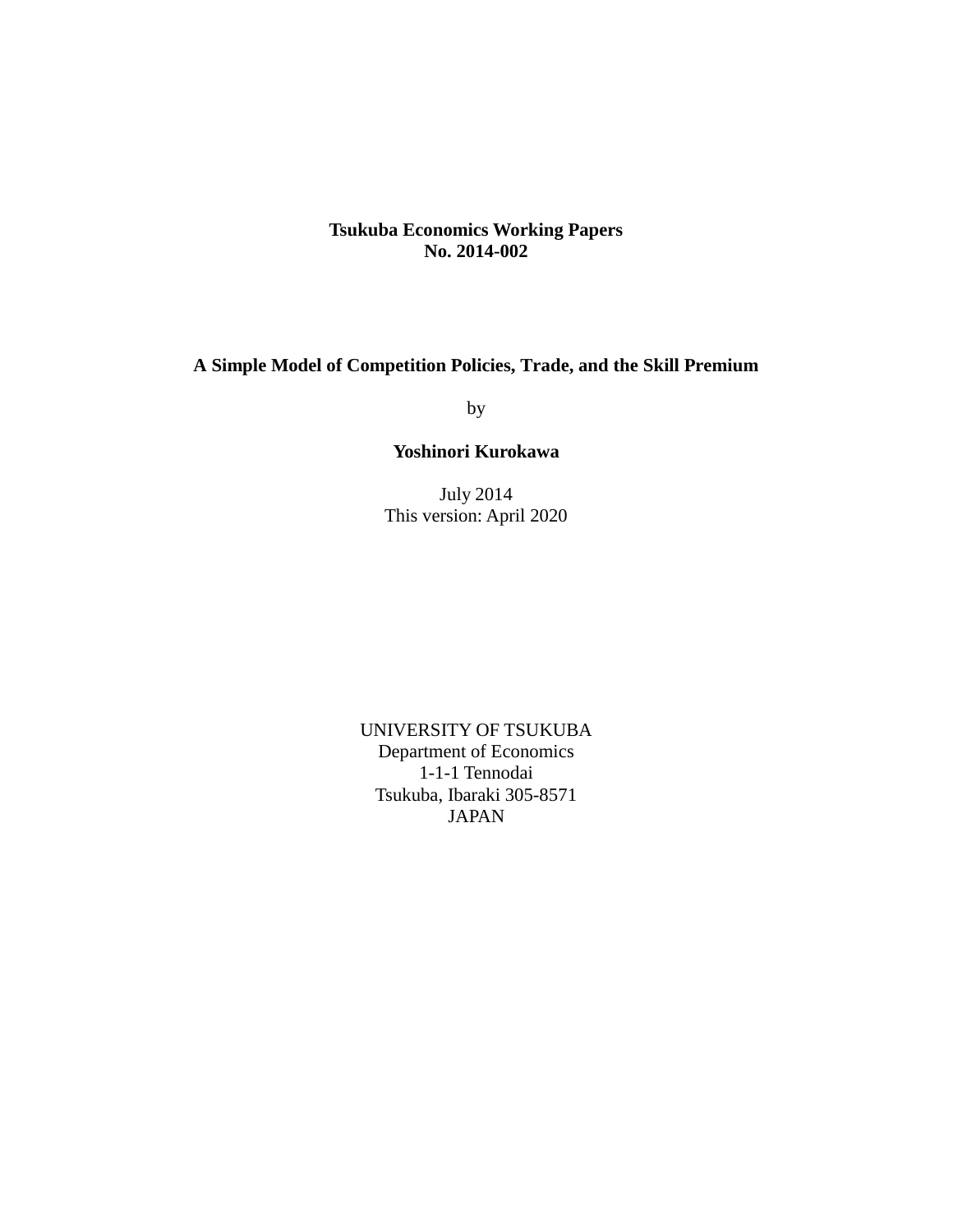# A Simple Model of Competition Policies, Trade, and the Skill Premium

Yoshinori Kurokawa<sup>†</sup> University of Tsukuba

April 6, 2020

#### Abstract

We develop a simple model of competition policies and trade, where fixed costs are shared within a cartel. The closed economy model shows that entry deregulation can increase the skill premium by increasing firm numbers and decreasing firm size, while an antitrust policy has the opposite effects. The numerical example with two asymmetric countries shows that entry deregulation and antitrust policy in one country, respectively, can increase and decrease the skill premia in both countries; however, the domestic skill premium is changed by a greater percentage than the foreign one. Available U.S. data show that our model seems empirically relevant.

Keywords: Trade, Entry policy, Antitrust policy, Skill premium, Firm numbers/size

JEL Classifications: F12, F16, J31, L13, L41, L51

I am very grateful to the editors, a referee, Tomohiro Ara, Ichiroh Daitoh, Colin Davis, Fumio Dei, Difei Geng, Yunfang Hu, Koji Ishibashi, Hirokazu Ishise, Yoshitaka Itsumi, Naoto Jinji, Timothy Kehoe, Morimitsu Kurino, Mamello Nchake, Takeshi Ogawa, Toshihiro Okubo, Gina Pieters, Ariell Reshef, Kim Ruhl, Tetsuya Saito, Yoichi Sugita, Kazuhiro Yamamoto, Akihiko Yanase, Morihiro Yomogida, and seminar participants at Keio, the 4th Spring Meeting of the JSIE, the 2014 JEA Spring Meeting, the 2014 NASM of the Econometric Society, the IEFS Japan Annual Meeting 2014, and the Spring 2015 Midwest International Trade Meetings for their useful comments. I also thank Daniel Sokol for the data help. Any errors are mine. This research is supported by a grant-in-aid from the Zengin Foundation for Studies on Economics and Finance and by the JSPS KAKENHI Grant-in-Aid for Young Scientists (B) No. 25780157 (2013-2015).

<sup>&</sup>lt;sup>†</sup>Faculty of Humanities and Social Sciences, University of Tsukuba, 1-1-1 Tennodai, Tsukuba, Ibaraki 305-8571, Japan. Tel.&Fax: +81-29-853-7426. E-mail: kurokawa.yoshi.fw@u.tsukuba.ac.jp.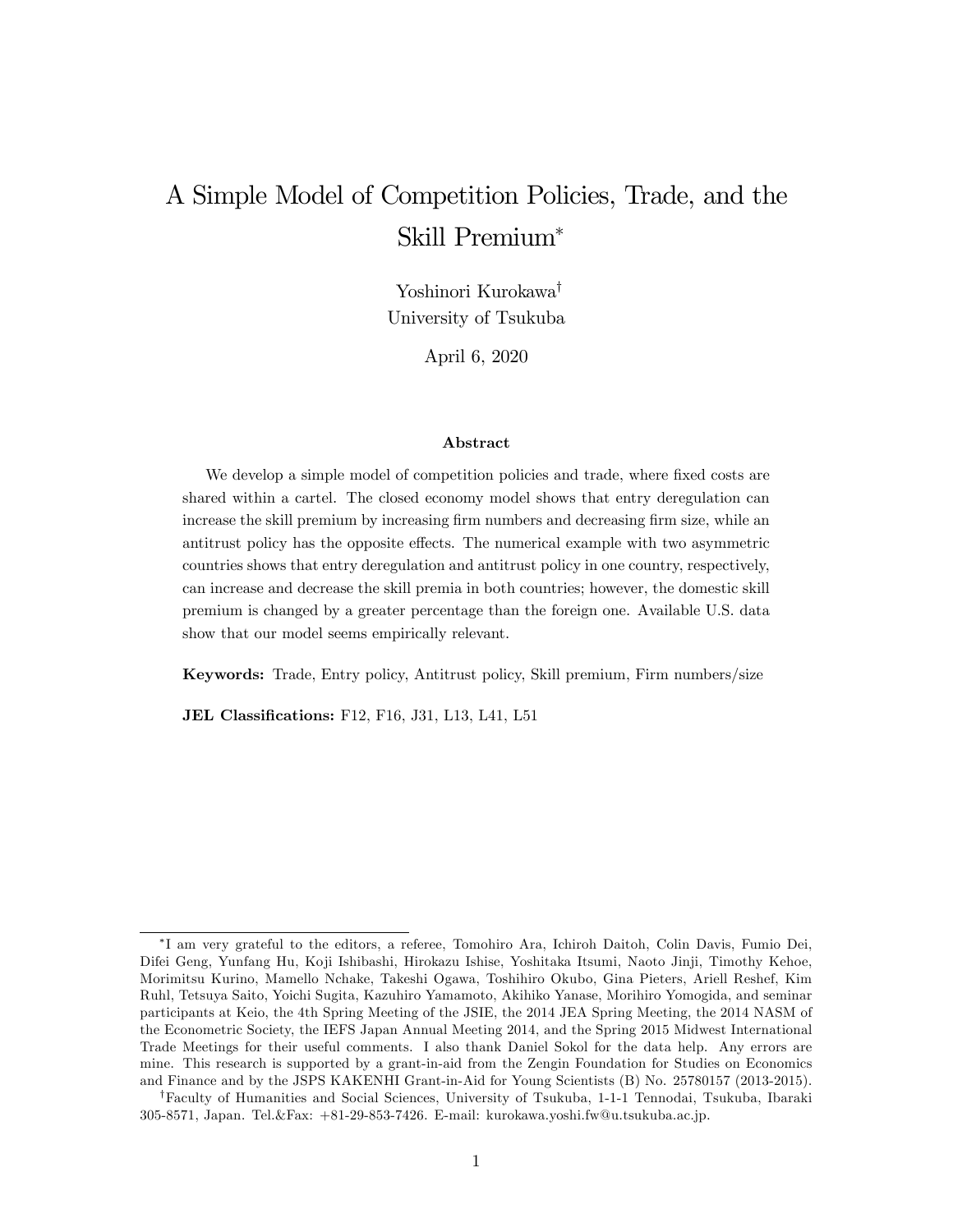## 1 Introduction

How competition policies interact with international trade has been one of the so-called "new issues" in the World Trade Organization (WTO). In 1996, the Singapore Ministerial Conference of the WTO set up the Working Group on the Interaction between Trade and Competition Policy (WGTCP) to study this issue, with the participation of all WTO members. The provisional decision to start negotiations was taken at the Doha Ministerial Conference in 2001. In July 2004, however, the WTO General Council decided that this issue would no longer form part of the Work Programme set out in the Doha Ministerial Declaration and therefore no further work toward negotiations would take place within the WTO during the Doha Round. As a result, the WGTCP is currently inactive.<sup>1</sup>

This paper now casts a doubt on this decision by the WTO and argues that the decision might have been premature. This is because the interaction between domestic competition policies and trade can result in a change in wage inequality in a trading partner even if it is not the purpose of the policies, which implies the essential necessity of international negotiations/coordination of competition policies among the trading countries.

To show this possible interaction between domestic competition policies and trade, this paper now develops a simple, general equilibrium model in which competition policies—both entry and antitrust policies—can change the skill premium for wages. It extends our initial work (Kurokawa, 2010), which linked entry policy to the skill premium in a closed economy  $\text{model.}^2$  There are two sectors: a final goods sector and an intermediate goods sector. Final goods are homogeneous goods produced under conditions of constant returns to scale and perfect competition. Intermediate goods are differentiated goods produced under conditions of increasing returns to scale and monopolistic competition. Monopolistically competitive Örms are Cournot competitors, and cartels of Örms are allowed in that a certain set of Örms collude in decision-making. While cartels are detrimental in that they directly decrease the degree of competition, efficiency gains from a cartel exist in that the fixed costs are shared within a cartel.<sup>3</sup> There are also two types of labor: high-skilled labor and lowskilled labor. The production of final goods uses a variety of intermediate goods/tasks and high-skilled labor, and the production of intermediate goods uses low-skilled labor.<sup>4</sup> One might interpret that high-skilled labor manages a variety of tasks, and each of tasks is performed by low-skilled labor. A government can control the number and the size of monopolistically competitive firms by exogenously changing the fixed costs of entry (entry

<sup>&</sup>lt;sup>1</sup>Regional trade agreements containing competition policy provisions have recently proliferated instead.

 $2$ Our initial work (Kurokawa, 2010) examined the effects of entry policy on the skill premium in a closed economy model. We now examine the effects of entry and antitrust policies in closed and open economy models.

<sup>&</sup>lt;sup>3</sup>As will be mentioned later, one might think of automobile industries as an actual example that independent firms that collude share fixed costs.

<sup>4</sup> In this paper, a variety of intermediate goods are interpreted as a variety of tasks, a common interpretation in task-based model literature. For example, Mitchell (2005) and Grossman and Rossi-Hansberg (2008) adopt this interpretation.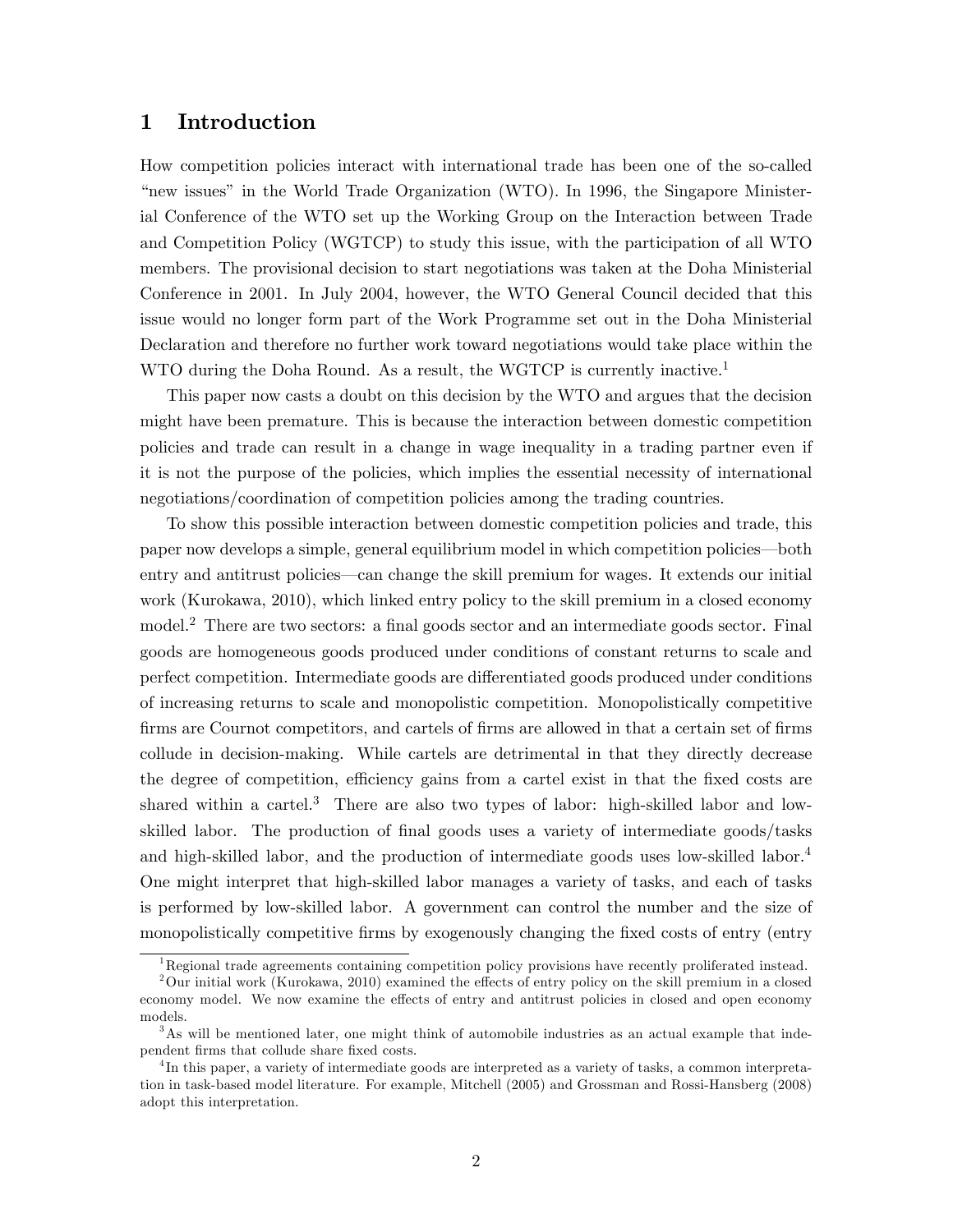policy) or the size of cartels (antitrust policy).

We first show, in a closed economy model, that entry deregulation that reduces the fixed costs of entry can increase the skill premium by increasing the number of firms and decreasing firm size in the intermediate goods sector, which was also documented by our 2010 paper. Antitrust policy that reduces the size of cartels, however, can decrease the skill premium by decreasing the number of firms and increasing firm size, which is a new result of this paper. The key mechanism that drives these results is that entry deregulation that lowers the fixed costs of entry increases the number of intermediate firms, that is, the variety of intermediate goods/tasks used by the final good. On the other hand, antitrust policy that reduces the size of cartels increases the Öxed costs per Örm since the Öxed costs are shared within a cartel, thereby decreasing the number of intermediate firms, that is, the variety of intermediate goods/tasks used by the final good. Then, entry deregulation and antitrust policies, respectively, increases and decreases the skill premium if varieties and high-skilled labor are complementary.

We next extend the model to a two-country model while our 2010 paper focused on a closed economy model. The extended model shows that in the case in which the two countries are symmetric, entry deregulation that is conducted symmetrically in each country can increase the skill premia symmetrically in both countries while antitrust policy that is conducted symmetrically in each country can have the opposite effect. Then entry deregulation and antitrust policy in each country contribute to this change in the skill premia by, respectively, increasing and decreasing the total number of varieties common to both countries.

In the case in which the countries are asymmetric, though the effects of competition policies in one country on the skill premium in each country are not clear, our numerical example illustrates a possibility that entry deregulation and antitrust policy in one country, respectively, can increase and decrease the skill premia in both countries through trade. The domestic skill premium, however, is changed by a greater percentage than the foreign one.

Finally, we show that available data from the U.S. are compatible with the main predictions and assumption of our model. It indicates that our model does appear to be empirically relevant.

The main contributions of this paper are as follows. First, we attempt to internationally link competition policies—both entry and antitrust policies—to the skill premium. It is widely recognized that skill-biased technological change (e.g., Berman et al., 1994; Katz and Autor, 1999; Krusell et al., 2000) or trade (e.g., Feenstra and Hanson, 1996; Dinopoulos and Segerstrom, 1999; Acemoglu, 2003; Kurokawa, 2011) is an explanation for changes in the skill premium in wages.<sup>5</sup> However, competition policies as a cause for changes in the skill premium have received little attention in the wage inequality literature, although there is

 ${}^{5}$ For example, see Kurokawa (2014) for a survey of trade and wage inequality.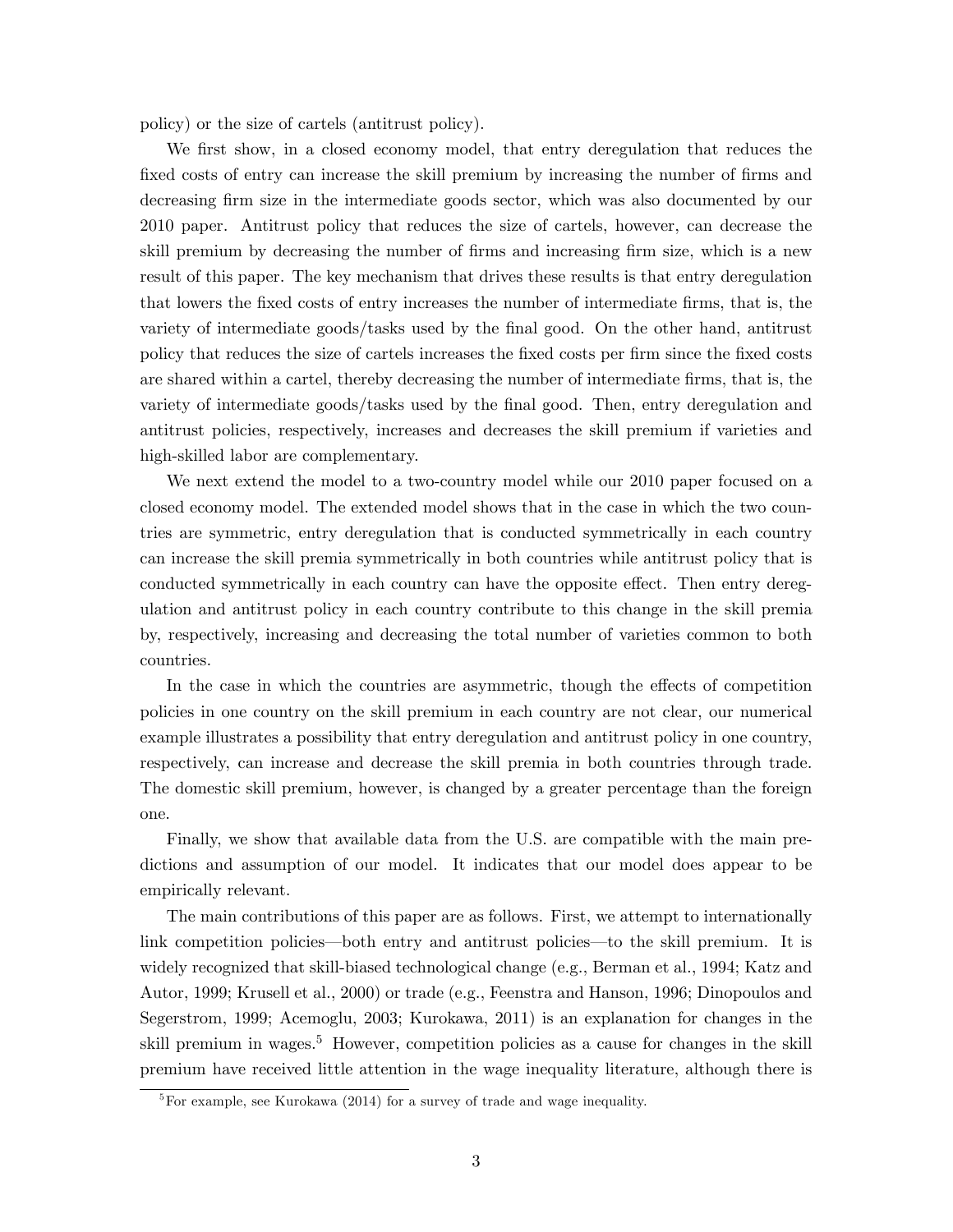an empirical fact that the number of firms and the skill premium increased in the U.S. after the Carter/Reagan deregulation was implemented in the late 1970s and early 1980s (e.g., see Kurokawa, 2010). Our 2010 paper, however, linked entry policy to the skill premium in a closed economy model.<sup>6</sup> The current paper extends this work by linking internationally both entry and antitrust policies to the skill premium in a two-country model. Note that a change in fixed costs may be caused by technological change as well as competition policies and that competition policies and trade may interactively affect the skill premium as shown by our model. Therefore, competition policies may strengthen or weaken the effects of technological change and trade.

Second, our paper adds to the literature on competition policies and trade. Probably the most related work is Neary  $(2003a, 2003b)$ . Neary  $(2003a)$  analyzes the effects of an increase in the number of Örms, due to a change in competition policy, on the relative wage between the trading countries in a model of general oligopolistic equilibrium. Neary  $(2003b)$  analyzes the effects of an increase in the number of firms that is interpreted as competition policy on wages vs. profits in a model of oligopoly in general equilibrium, and he also extends it to the model with high- and low-skilled wages to analyze the effects of trade liberalization on the relative wage of high- to low-skilled workers—the skill premium. Our paper analyzes the effects of both an increase in the number of firms and a change in cartel size on the skill premium in a general equilibrium model of monopolistic competition. To the best of our knowledge, our paper is the first to link competition policies to the skill premium via trade.

Third, this paper emphasizes changes in both entry and antitrust policies as sources of changes in the Örm size. Past studies have emphasized technological change. For example, Mitchell (2005) and Mobius and Schoenle (2006) argue that technological change, such as the introduction of new flexible machines, changes the organization of production from mass production to smaller customized batches, thus decreasing the size of plants/Örms. Our 2010 paper, however, argues that in addition to technological progress, entry deregulation that reduces the fixed costs of entry can decrease fim size and increase the number of fims. We now argue, using a unified framework, that both entry deregulation and cartel restriction policies can change firm size and the number of firms.

The rest of this paper is organized as follows. Section 2 develops a simple model. In Section 3, we examine the possible effects of both entry and antitrust policies. Section  $4$ extends our model to a two-country model. In Section 5, we discuss the empirical relevance of our model. Section 6 concludes the paper and indicates opportunities for future research.

 $6$ As far as we are aware, our initial work (Kurokawa, 2010) is only one study on the subject. It showed that entry policy can affect the skill premium.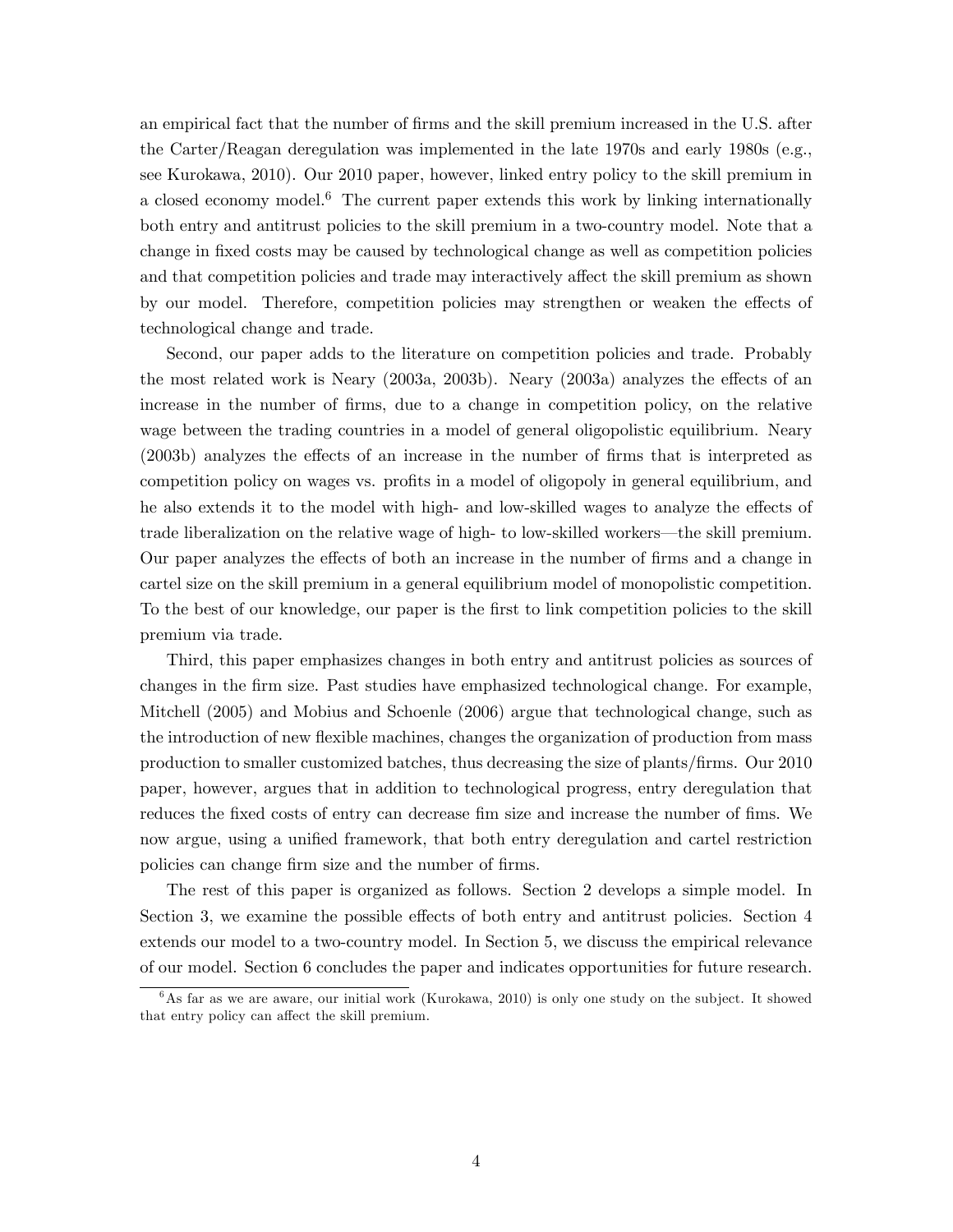## 2 Model

### 2.1 The setup of the model

Our 2010 paper extended the standard one-sector monopolistic competition model (Dixit and Stiglitz, 1977) to a two-sector model and focused on the effect of entry policy on the skill premium in a closed economy model. We now extend that focus to analyze the effects of entry and antitrust policies in closed and open economy models.

Consider an economy with an intermediate goods sector and a final goods sector. There are two types of labor, high-skilled and low-skilled labor, with endowments of  $\bar{H}$  and  $\bar{L}$ , respectively.

The intermediate goods sector is monopolistically competitive. There is a continuum  $[0, n]$  of differentiated intermediate goods. Firms are Cournot competitors,<sup>7</sup> and there is free entry and exit. Each variety uses low-skilled labor, and the technology of each variety is specified by the following increasing returns to scale production function:

$$
x(j) = \max [l(j) - f, 0], \forall j,
$$

where  $x(j)$  is the output of variety j,  $l(j)$  is the input of low-skilled labor to produce variety j, and  $f$  is the fixed costs in terms of low-skilled labor.

The final goods sector is perfectly competitive and homogeneous. The final goods use a variety of intermediate goods/tasks and high-skilled labor, and the technology is specified by the following constant returns to scale production function:

$$
y = \left[ \left( \int_0^n x(j)^{\rho} \, dj \right)^{\epsilon/\rho} + H^{\epsilon} \right]^{1/\epsilon},
$$

where y is the output of final goods, and  $x(j)$  and H are the inputs of differentiated intermediate goods/task j and high-skilled labor. We assume that  $\epsilon < 1$  and that  $0 < \rho < 1$ . The elasticity of substitution between a composite of intermediate goods—which we call varieties—and high-skilled labor is  $\sigma = 1/(1 - \epsilon)$ .

We note that one might interpret the above production structure of the intermediate and final goods as follows. High-skilled labor manages a variety of tasks, and each of tasks is performed by low-skilled labor. Lucas (1978) and Rosen (1982), for example, also build models in which managerial skill enters the production function. We also note that for simplicity, in our model the final goods sector uses only high-skilled labor; the intermediate goods sector only low-skilled labor. We can generalize the model to a model in which each sector uses both types of labor. It can be shown that as long as varieties and high-skilled

<sup>7</sup> See Dixit (1979) and Singh and Vives (1984) for the analysis of Cournot competition in the case of differentiated goods.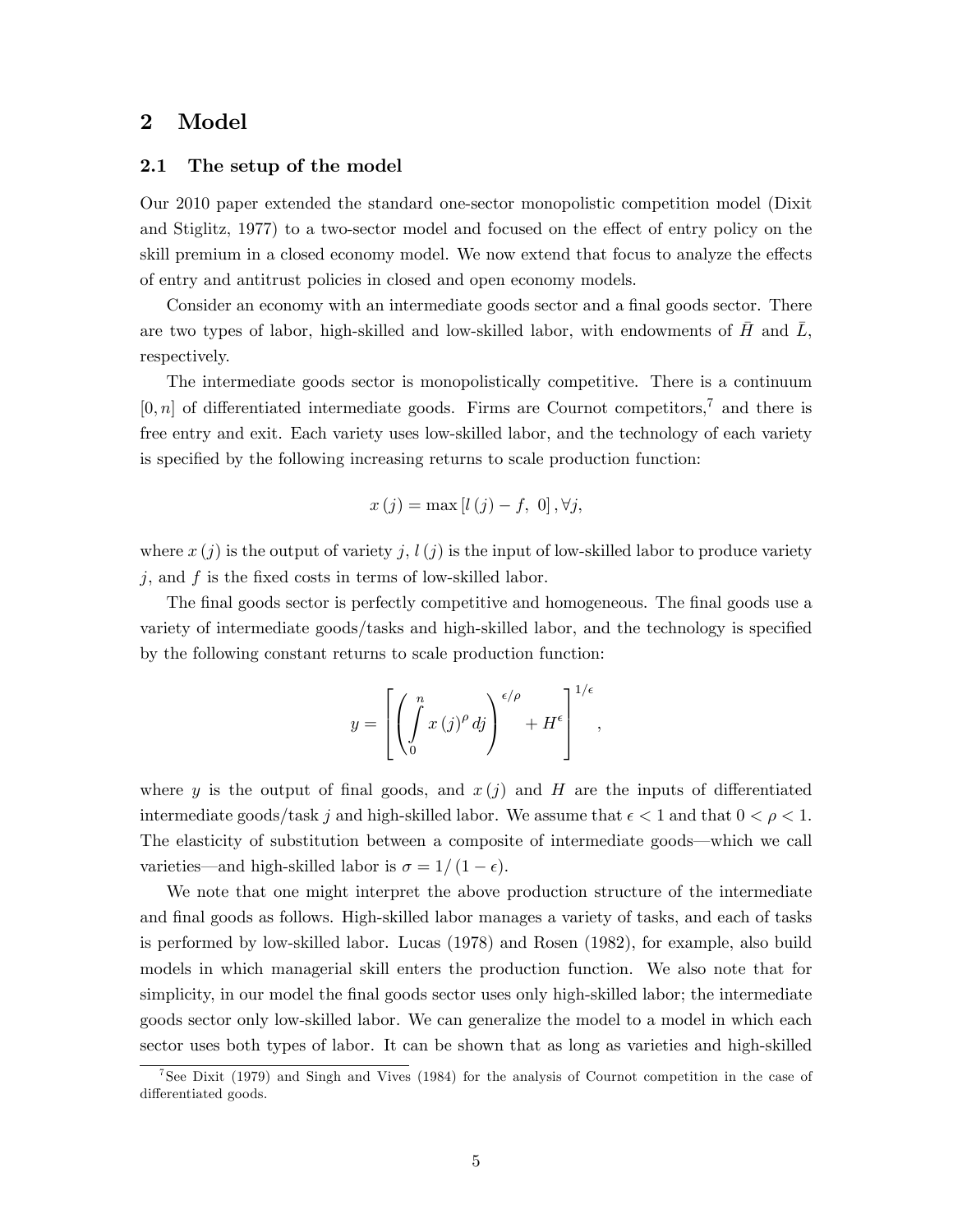labor are complementary, the main results hold.

Here, as in Seade (1980) and Ohyama (1999), we allow for cartels of firms in that a certain set of firms collude in their output decisions.<sup>8</sup> For simplicity, we assume that the size of each cartel is symmetric and is given by  $m \ (m \leq n)$ . Thus, the number of cartels is  $n/m$ . Each cartel is assumed to determine its output so as to maximize its total profit, taking other cartels' outputs as given. Cartels are detrimental in that they directly decrease the degree of competition. In this paper, however, there also exist efficiency gains from a cartel in that the fixed costs f are shared within a cartel and thus become  $f/m$  per firm in a cartel.<sup>9</sup> One might think of automobile industries as an actual example that independent firms that collude share fixed costs (e.g., Toyota and Daihatsu; Nissan and Renault). Note that each variety j is still produced by an individual firm j (one of n firms), not by a cartel  $(m \text{ of } n \text{ firms}).$ 

The demand side is as follows. A representative consumer has the endowments of highskilled and low-skilled labor:  $\bar{H}$  and  $\bar{L}$ .<sup>10</sup> The utility function is given by:

$$
u(c) = c,
$$

where c is the consumption of the final goods. The budget constraint is given by:

$$
p_yc = w_H \bar{H} + w_L \bar{L},
$$

where  $p_y$  is the price of the final goods,  $w_H$  is the wage for high-skilled labor, and  $w_L$  is the wage for low-skilled labor.<sup>11</sup>

The market clearing (full employment) conditions for high-skilled labor and low-skilled labor are:

$$
H = \bar{H},
$$

$$
\int_{0}^{n} l(j) \, dj = \bar{L}.
$$

Finally, let us assume that a government can control firm numbers,  $n$ , and firm size,  $\bar{L}/n$ , by exogenously changing the fixed costs of entry f (entry policy) and the size of the cartels m (antitrust policy) in the intermediate goods sector.

 $8\text{As noted by Ohyama (1999), each cartel may also be considered as a merged firm consisting of several$ indivisible units of production.

<sup>&</sup>lt;sup>9</sup>In the Ichikawa and Kikuchi (2002) model of communications networks and trade, the fixed costs of network provision are shared by users, and an increase in the number of users lowers the fixed costs per user.

 $10$ The results for the case of a representative consumer (an aggregate consumer) are the same as those for the case of two types of consumers: high- and low-skilled labor.

 $11$ As will be shown later, we consider the long-run economy where the profit of each firm becomes zero, and thus there is no profit in the consumer's budget.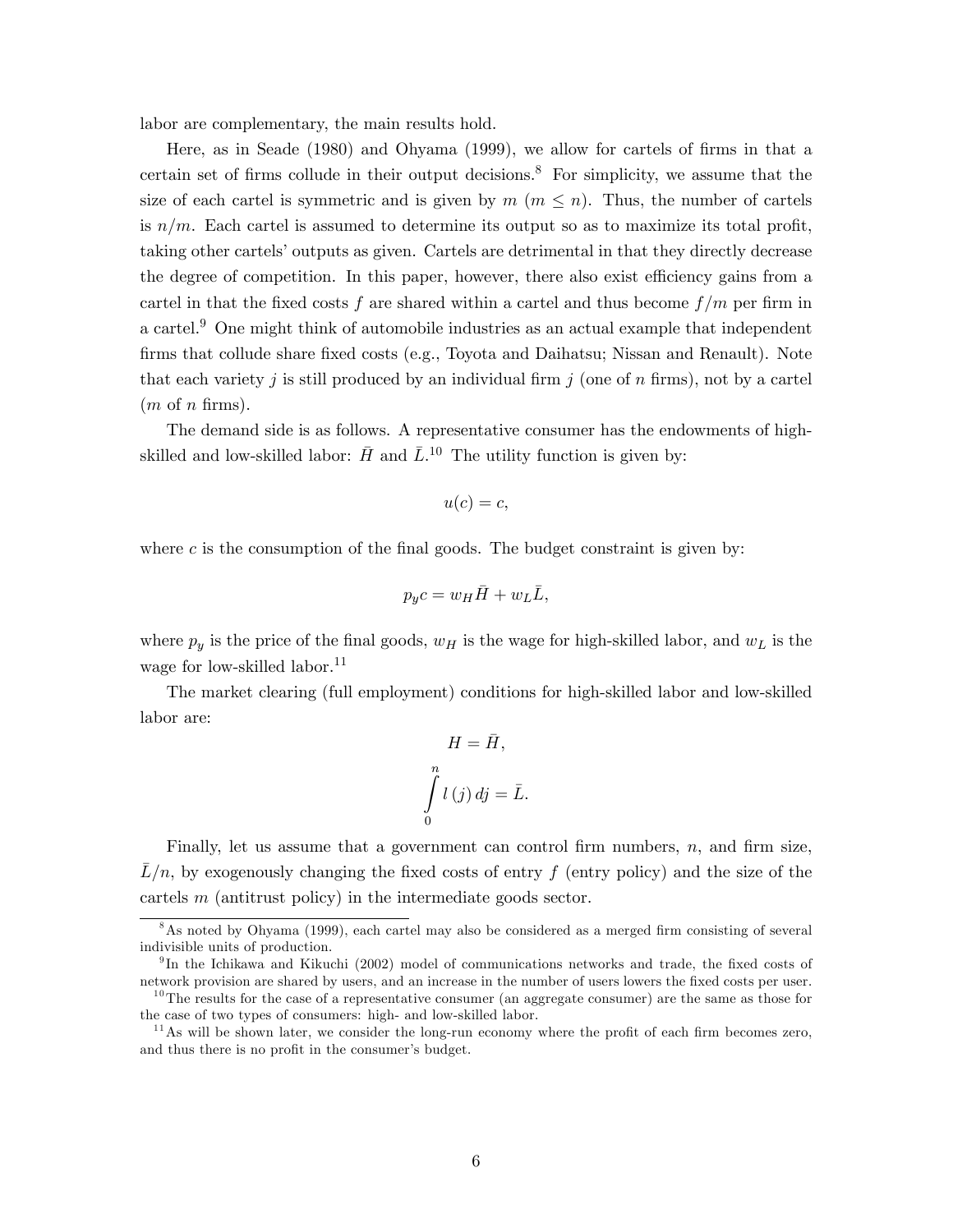### 2.2 Firm numbers and the skill premium in equilibrium

By solving the model,<sup>12</sup> we can derive the free-entry number of firms  $\bar{n}$  in the intermediate goods sector with the regulated fixed costs at  $\bar{f}$  and the regulated cartel size at  $\bar{m}$ :

$$
\bar{n} = \frac{\bar{L}(1-\rho)}{\bar{f}/\bar{m}}.\tag{1}
$$

We can also obtain the skill premium  $w_H(\bar{f}, \bar{m})$  corresponding to the regulated fixed costs at  $\bar{f}$  and the regulated cartel size at  $\bar{m}$ :

$$
w_H\left(\bar{f},\bar{m}\right) = \left(\bar{n}^{(\rho-1)/\rho}p\right)^{\epsilon} \left(\frac{\bar{L}}{\bar{H}}\right)^{1-\epsilon},\tag{2}
$$

where  $\bar{n} = \bar{L}(1-\rho)/(\bar{f}/\bar{m})$  and  $p = 1/\rho$ . For simplicity, we have assumed that firms are identical and equilibria symmetric. Thus, letting  $p(j)$  denote the price of intermediate goods j, we have  $p(j) = p, \forall j$ . Note also that we have normalized  $w_L = 1$  and thus the relative wage of high-skilled to low-skilled labor—the skill premium—is  $w_H$  as above.

## 3 Competition Policies and the Skill Premium

We now establish the possible relationship between competition policies and the skill premium. From (1) and (2), we derive the following two propositions. Note that Proposition 1 reproduces the results that was documented by our 2010 paper, which analyzed the effect of a decrease in Öxed costs on the skill premium in a closed economy.

**Proposition 1** (Entry deregulation, firm numbers/size, and the skill premium) Suppose that the government decreases the fixed costs  $\bar{f}$ . Then, we have the following.

(a) The number of firms  $\bar{n}$  increases, while the firm size  $\bar{L}/\bar{n}$  decreases.

(b) The skill premium  $w_H$  decreases if  $\epsilon > 0$ , remains unchanged if  $\epsilon = 0$ , and increases if  $\epsilon < 0$ .

**Proof.** (a) It is evident from (1) that decreasing the fixed costs  $\bar{f}$  increases the number of firms  $\bar{n}$ , thereby decreasing firm size  $L/\bar{n}$ .

(b) Differentiating (2) with respect to  $\bar{f}$  yields:

$$
\frac{dw_H\left(\bar{f},\bar{m}\right)}{d\bar{f}}=\int\limits^{+\text{ or } 0 \text{ or } -}\left(\bar{n}^{(\rho-1)/\rho}p\right)^{\epsilon-1}\frac{\left(\rho-1\right)^2}{\rho}\bar{n}^{-1/\rho}p\left(\frac{\bar{L}}{\bar{H}}\right)^{1-\epsilon}\bar{L}\bar{m}\bar{f}^{-2}.
$$

 $12$ Solving the model is standard and has been relegated to Appendix.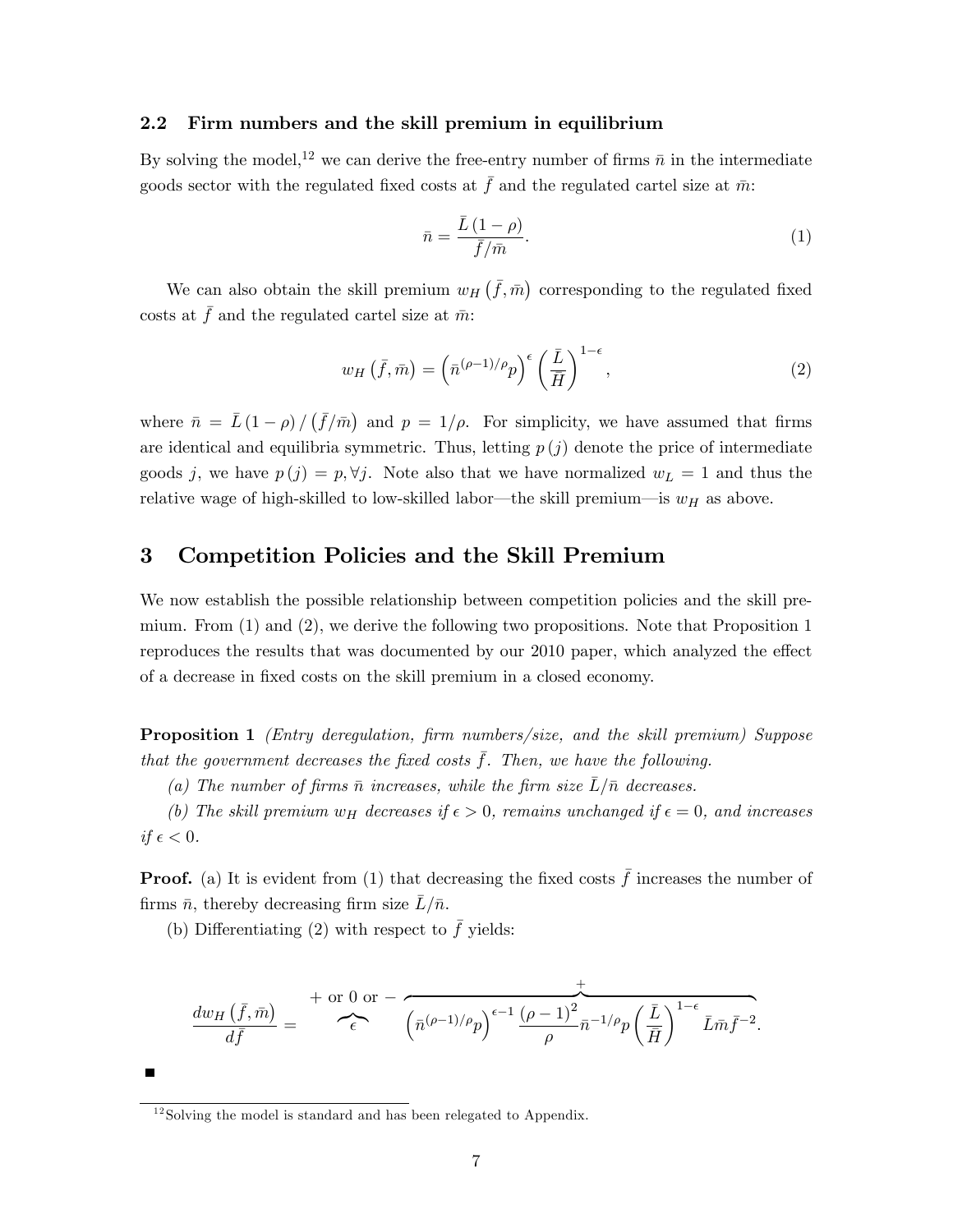Proposition 2 (Antitrust policy, firm numbers/size, and the skill premium) Suppose that the government decreases the cartel size  $\bar{m}$ . Then, we have the following.

(a) The number of firms  $\bar{n}$  decreases, while the firm size  $\bar{L}/\bar{n}$  increases.

(b) The skill premium  $w_H$  increases if  $\epsilon > 0$ , remains unchanged if  $\epsilon = 0$ , and decreases if  $\epsilon < 0$ .

**Proof.** (a) It is evident from (1) that decreasing the cartel size  $\bar{m}$  decreases the number of firms  $\bar{n}$ , thereby increasing firm size  $L/\bar{n}$ .

(b) Differentiating (2) with respect to  $\bar{m}$  yields:

 $\blacksquare$ 

$$
\frac{dw_H(\bar{f}, \bar{m})}{d\bar{m}} = \sum_{\epsilon}^{+\text{ or } 0 \text{ or } -} \frac{1}{(\bar{n}^{(\rho-1)/\rho}p)^{\epsilon-1} \frac{-(\rho-1)^2}{\rho} \bar{n}^{-1/\rho}p \left(\frac{\bar{L}}{\bar{H}}\right)^{1-\epsilon} \bar{L}\bar{f}^{-1}}.
$$

In these propositions, we have shown that entry deregulation that lowers the fixed costs of entry  $\bar{f}$  increases the number of firms, that is, the variety of intermediate goods/tasks  $\bar{n}$ used by the final good. Then, the skill premium increases if  $\epsilon < 0$ , that is, if a composite of intermediate goods—varieties—and high-skilled labor are complementary (i.e., fulfilling variety–skill complementarity).<sup>13</sup> However, antitrust policy that reduces the size of cartels  $\bar{m}$  increases the fixed costs per firm since the fixed costs are shared within a cartel. This decreases the number of firms, that is, the variety of intermediate goods/tasks  $\bar{n}$  used by the final good, thereby decreasing the skill premium under variety-skill complementarity. We have also shown that entry deregulation decreases the size of firms in the intermediate goods sector that is measured by employment per intermediate firm,  $L/\bar{n}$ , while antitrust policy increases it. We note that Örm size measured by Örm sales per intermediate Örm,  $px$ , is also decreased by entry deregulation and increased by antitrust policy. As do the skill premia and the size of firms, the welfares also move to the opposite directions in these two cases. An increase in  $n$  due to a decrease in  $f$  increases the quantity of the composite  $\operatorname{good}~X =$  $\binom{n}{r}$  $\overline{0}$  $\left(x(j)^{\rho} d_j\right)^{1/\rho}$  (as pointed out by Ethier, 1982) and thus the quantity of the final good  $y$ <sup>14</sup>. This increases the consumption c and thus the welfare  $u$ <sup>15</sup>. On the other hand, a decrease in n due to a decrease in m decreases the quantity of the composite good

<sup>&</sup>lt;sup>13</sup>Kurokawa (2011) defines the case  $\epsilon < 0$  ( $\sigma < 1$ ) as the case in which varieties and high-skilled labor are complementary. The number of inputs has a related role in other papers. For example, Blanchard and Kremer (1997) define the index of complexity that relates the increased number of inputs to more complexity in production processes. Kremer (1993) theoretically shows that higher skilled workers will use more complex technologies that incorporate a greater number of tasks.

 $14$ Ethier (1982) documented that the increased number of inputs translates into higher productivity.

<sup>&</sup>lt;sup>15</sup>As shown by a model developed by Vives (1988), policies that lower the cost of entry need not increase the welfare.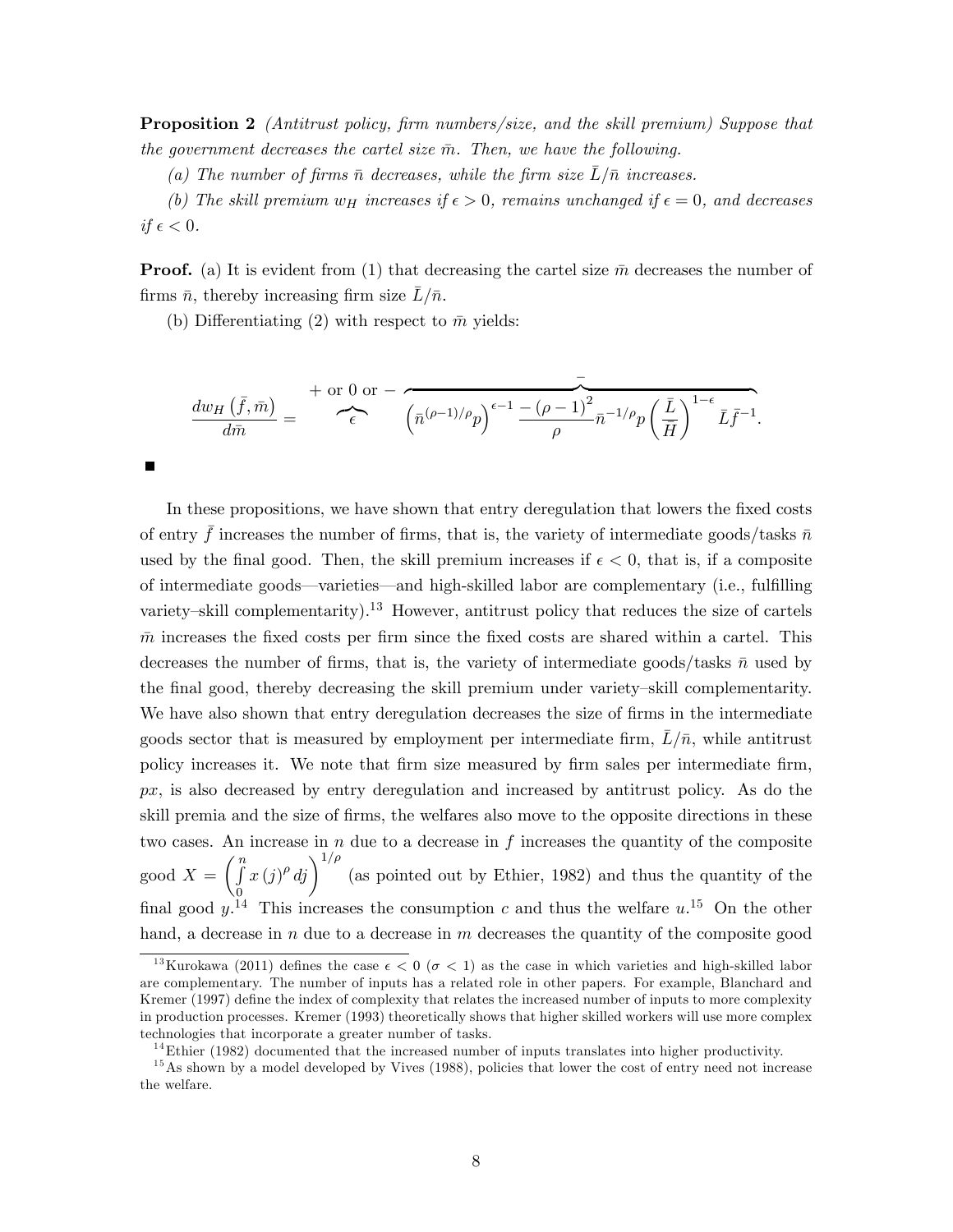X and thus the quantity of the final good y. This decreases the consumption c and thus the welfare u.

The key mechanism driving the above results is very simple. Here, let us focus on the case of entry deregulation. An increase in the number of varieties  $n$ , due to a decrease in the fixed costs of entry f, increases the quantity of the composite good  $X$  through an increase in productivity. This directly increases the marginal products and thus the demand of highskilled labor. If varieties and high-skilled labor are complementary ( $\epsilon < 0$ ), it also increases the relative demand and thus the relative wage of high-skilled to low-skilled labor  $w_H$ . In other words, an increase in the number of varieties n lowers the price of the composite good  $P_X =$  $\left(\begin{array}{c}n\\r\end{array}\right)$  $\boldsymbol{0}$  $p(j)^{\rho/(\rho-1)}$  dj  $\bigg)^{(\rho-1)/\rho}$ . Under the complementarity, it causes the demand and thus the wage of high-skilled labor  $w_H$  to increase. The similar argument also holds for the case of antitrust policy. Here, we have linked an increase in the number of varieties to an increase in the skill premium through the complementarity between varieties and skill. As will be discussed in Section 5, if we interpret varieties as varieties of tasks, intuitively it would be plausible to assume that high-skilled workers are more complementary to varieties of tasks than low-skilled workers are.

Thus far, we have considered the case in which the government changes either the fixed costs of entry  $\bar{f}$  using an entry policy or the size of cartels  $\bar{m}$  with an antitrust policy. We now consider the case in which the government changes both the fixed costs of entry  $\bar{f}$  and the size of cartels  $\bar{m}$ . Of course, the net effect on the skill premium depends on which policy dominates in changing the number of firms  $\bar{n}$ . We thus obtain the following proposition regarding this net effect.

**Proposition 3** (Entry and antitrust policies, firm numbers/size, and the skill premium) If the government decreases the fixed costs  $\bar{f}$  by a greater percentage than does the cartel size  $\bar{m}$ , and if varieties and high-skilled labor are complementary ( $\epsilon < 0$ ), then the skill premium  $w_H$  increases because of an increase in the number of firms  $\bar{n}$  and a decrease in firm size  $\bar L/\bar n$ .

**Proof.** From (1), it is evident that if the fixed costs  $\bar{f}$  decrease by a greater percentage than does the size of cartels  $\bar{m}$ , then the number of firms  $\bar{n}$  increases, thus decreasing the firm size  $L/\bar{n}$ . Then, given (2), it is evident that if  $\epsilon < 0$ , then an increase in  $\bar{n}$  increases  $w_H$ , noting that  $0 < \rho < 1$ .

As a corollary of this proposition, we can see that if the government decreases the cartel size  $\bar{m}$  and the fixed costs  $\bar{f}$  by the same percentage, then competition policies do not affect the skill premium  $w_H$  because the number of firms  $\bar{n}$  does not change. In particular, if the government prohibits cartel by regulating the cartel size from  $\bar{m}$  to 1 and also decreases the fixed costs from  $\bar{f}$  to  $\bar{f}/\bar{m}$ , thereby changing  $\bar{m}$  and  $\bar{f}$  by the same percentage, then we can consider this case as a change from the cartel equilibrium to the non-cartel equilibrium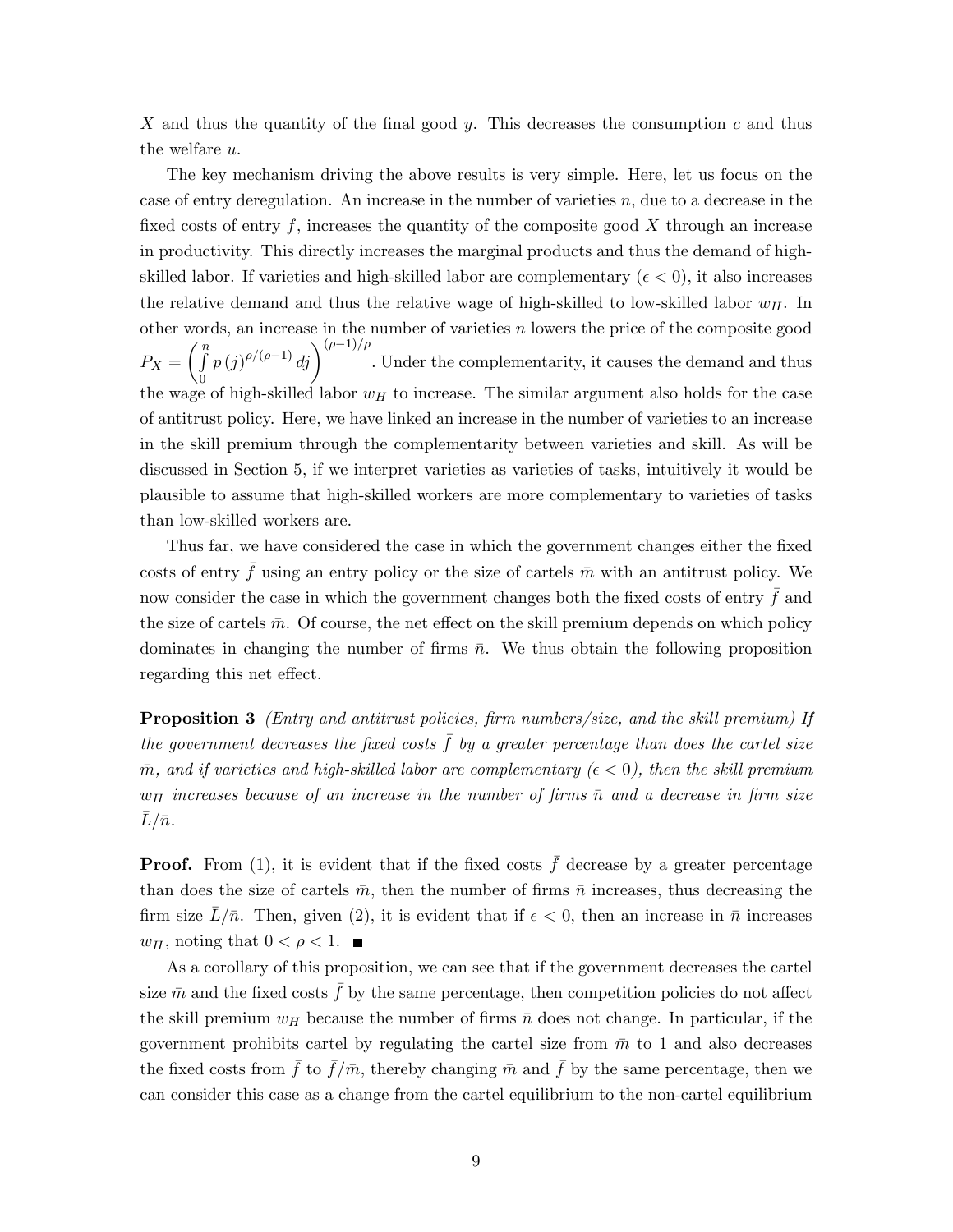without altering the total number of firms  $\bar{n}$ . Needless to say, in this case the skill premium  $w_H$  remains unchanged.

## 4 A Two-Country Model: Competition Policies, Trade, and the Skill Premium

We consider two countries, country 1 and country 2. Let these two countries trade intermediate varieties with each other, while Önal goods are nontradable. Labor is mobile within each country but not across countries. There are no trade costs. Then the number of varieties that the final sector can use increases; in fact, it increases merely from  $\bar{n}^i$  to  $\bar{n}^1 + \bar{n}^2$  (the sum of the autarky levels) in each country i,  $i = 1, 2$ . This increase is because the number of varieties  $\bar{n}^i$  produced in each country remains unchanged before and after trade, with the constant endowment of low-skilled labor  $\bar{L}^i$ .

### 4.1 Symmetric Countries

First, we consider the case of symmetric countries. Then, the skill premium corresponding to the regulated fixed costs and the regulated cartel size in each country i,  $i = 1, 2$ , is:

$$
w_H^1(\bar{f}^1, \bar{f}^2, \bar{m}^1, \bar{m}^2) = \left( \left( \bar{n}^1 + \bar{n}^2 \right)^{(\rho - 1)/\rho} \frac{1}{\rho} \right)^{\epsilon} \left( \frac{\bar{L}^1}{\bar{H}^1} \right)^{1 - \epsilon}, \tag{3}
$$

$$
w_H^2(\bar{f}^1, \bar{f}^2, \bar{m}^1, \bar{m}^2) = \left( \left( \bar{n}^1 + \bar{n}^2 \right)^{(\rho - 1)/\rho} \frac{1}{\rho} \right)^{\epsilon} \left( \frac{\bar{L}^2}{\bar{H}^2} \right)^{1 - \epsilon}, \tag{4}
$$

where  $\bar{n}^1 = \bar{L}^1(1-\rho)/(\bar{f}^1/\bar{m}^1)$  and  $\bar{n}^2 = \bar{L}^2(1-\rho)/(\bar{f}^2/\bar{m}^2)$ . Note that due to the symmetry, each of variables with superscript *i* is equal, for  $i = 1, 2$  (e.g.,  $\bar{L}^1 = \bar{L}^2$ ). Note also that due to the symmetry, we have set  $w_L^1 = w_L^2 = 1$  as the numeraire.

We now determine the possible effects of competition policies on the skill premium through trade. Since the two countries are symmetric, we consider the case in which both countries conduct competition policies simultaneously and symmetrically. First, we determine the effects of entry deregulation.

**Proposition 4** (Entry deregulation, trade, and the skill premium) Suppose that the government in each country i decreases the fixed costs  $\bar{f}^i$  symmetrically. Then, the skill premia in both countries  $w_H^1$  and  $w_H^2$  symmetrically decrease if  $\epsilon > 0$ , remain unchanged if  $\epsilon = 0$ , and increase if  $\epsilon < 0$ .

**Proof.** Suppose that the government in each country i decreases the fixed costs  $\bar{f}^i$  symmetrically. Then the number of firms  $\bar{n}^i$  increases symmetrically in each country *i*. Hence, due to  $(\rho - 1)/\rho < 0$  the term  $(\bar{n}^1 + \bar{n}^2)^{(\rho - 1)/\rho} (1/\rho)$  symmetrically decreases in equations (3) and (4). Thus it is evident from equations (3) and (4) that the skill premia in both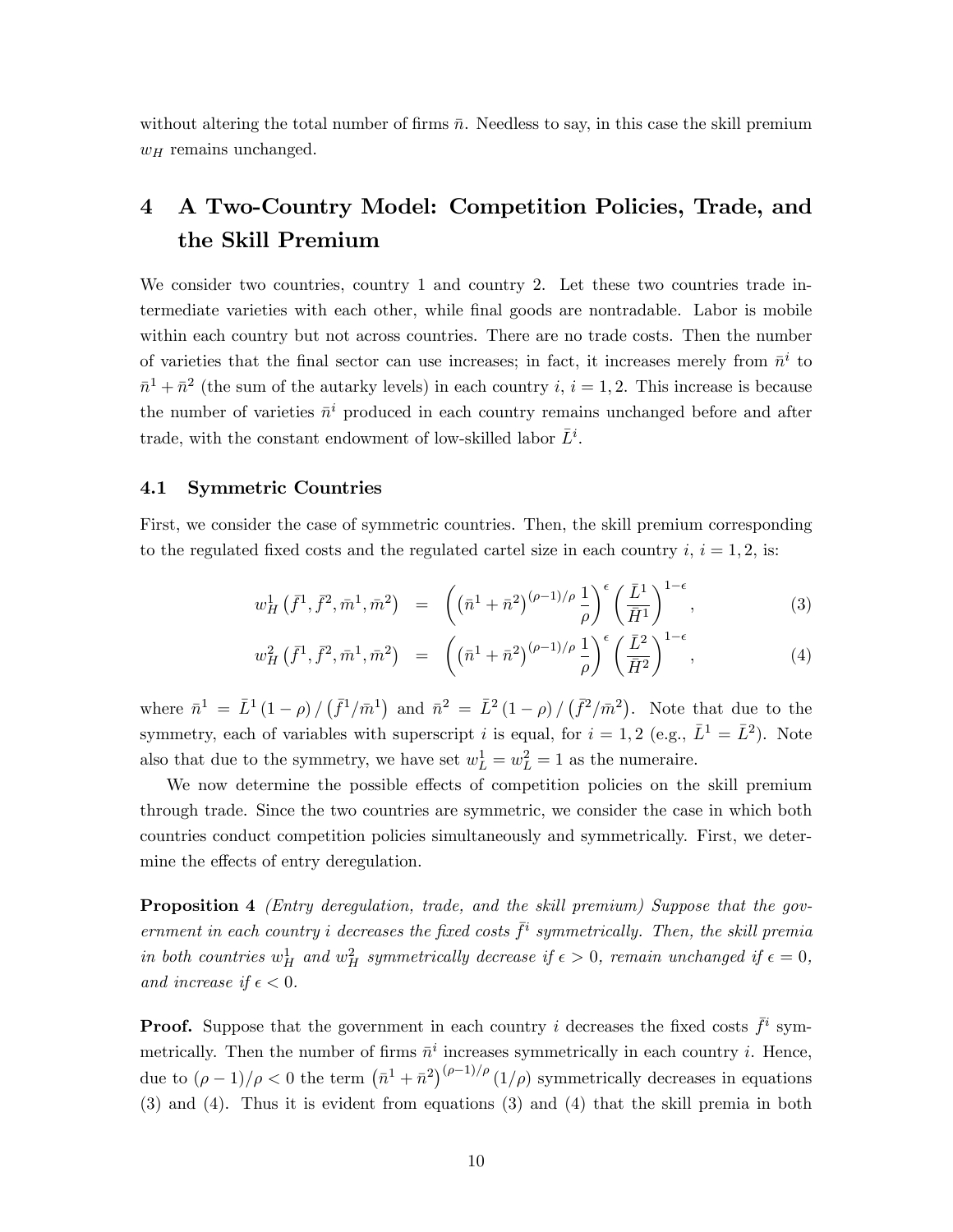countries  $w_H^1$  and  $w_H^2$  symmetrically decrease if  $\epsilon > 0$ , remain unchanged if  $\epsilon = 0$ , and increase if  $\epsilon < 0$ .

As can be seen from equations (3) and (4), entry deregulation in one country can contribute to a change in the skill premium in both countries through a change in  $\bar{n}^1 + \bar{n}^2$ .

Here, we note that even if these two countries do not trade with each other, a symmetric decrease in fixed costs in both countries can cause the skill premium to change in both countries. In that autarky case, however, entry deregulation in each country contributes only to the change in the skill premium in own country. We also note that just moving from autarky to trading equilibrium, without changing Öxed costs, can change the skill premium in both countries through an increase in the number of varieties.<sup>16</sup>

Similarly, we can also determine the effects of antitrust policy.

**Proposition 5** (Antitrust policy, trade, and the skill premium) Suppose that the government in each country i decreases the cartel size  $\bar{m}^i$  symmetrically. Then, the skill premia in both countries  $w_H^1$  and  $w_H^2$  symmetrically increase if  $\epsilon > 0$ , remain unchanged if  $\epsilon = 0$ , and decrease if  $\epsilon < 0$ .

**Proof.** The proof is similar to that for Proposition 4.  $\blacksquare$ 

As does entry deregulation, through a change in  $\bar{n}^1 + \bar{n}^2$  because of trade, antitrust policy in one country can also affect the skill premium in both countries. However, the effects are opposite to those of entry deregulation.

Thus, it follows that if the government in each country decreases the fixed costs and the cartel size by the same percentage, then competition policies do not affect the skill premium in either country. This lack of change is because the number of firms does not change in either country and thus, neither does the total number of varieties.

### 4.2 Asymmetric Countries

Next, we consider the case of asymmetric countries. We assume that the two countries have identical technologies and preferences but differ in their endowments of high-skilled labor and low-skilled labor,  $\bar{H}^i$  and  $\bar{L}^i$ ,  $i = 1, 2$ . Then  $w_L^1 = w_L^2$  does not necessarily hold. Therefore, we only set  $w_L^1 = 1$  as the numeraire.

Then, the skill premium corresponding to the regulated fixed costs and the regulated

 $16$ Kurokawa (2011) analyzed the effect of trade in varieties on the skill premium in both of the trading countries.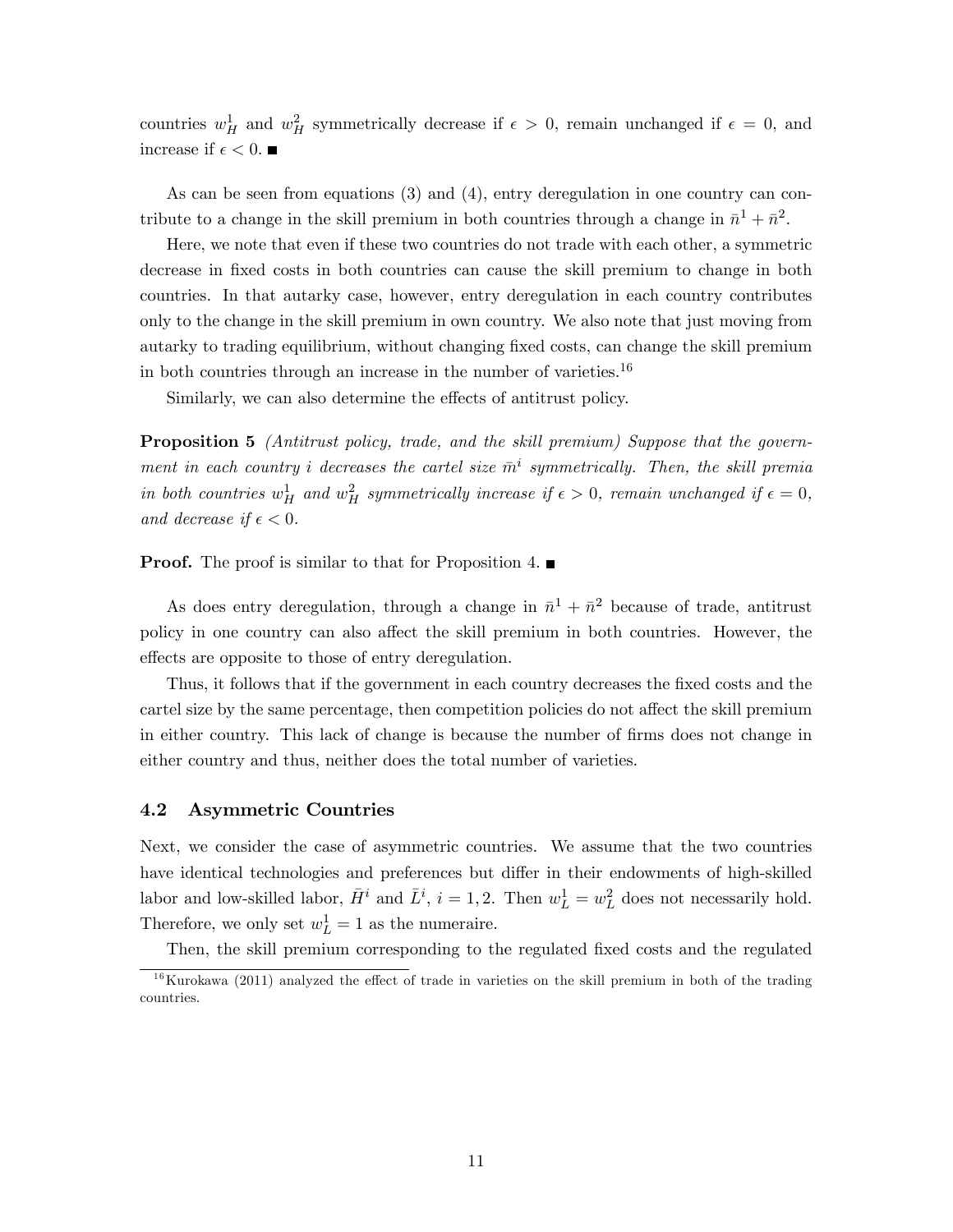cartel size in each country  $i, i = 1, 2$ , is:

$$
w_H^1(\bar{f}^1, \bar{f}^2, \bar{m}^1, \bar{m}^2) = \left( \left( \bar{n}^1 + \bar{n}^2 (w_L^2)^{\rho/(\rho - 1)} \right)^{(\rho - 1)/\rho} \frac{1}{\rho} \right)^{\epsilon} \left( \frac{\bar{L}^1}{\bar{H}^1} \right)^{1 - \epsilon}, \tag{5}
$$

$$
\frac{w_H^2}{w_L^2} \left( \bar{f}^1, \bar{f}^2, \bar{m}^1, \bar{m}^2 \right) = \left( \frac{\left( \bar{n}^1 + \bar{n}^2 (w_L^2)^{\rho/(\rho - 1)} \right)^{(\rho - 1)/\rho} \frac{1}{\rho}}{w_L^2} \right)^{\epsilon} \left( \frac{\bar{L}^2}{\bar{H}^2} \right)^{1 - \epsilon}, \quad (6)
$$

where  $\bar{n}^1 = \bar{L}^1(1-\rho)/(\bar{f}^1/\bar{m}^1)$  and  $\bar{n}^2 = \bar{L}^2(1-\rho)/(\bar{f}^2/\bar{m}^2)$ . Note that we have set  $w_L^1 = 1$  as the numeraire.<sup>17</sup>

We now want to see the possible effects of competition policies in one country on the skill premium in the other country through trade. If the government in one country  $i$  decreases the fixed costs  $\bar{f}^i$ , the number of firms in that country  $\bar{n}^i$  surely increases. In this asymmetric case, however, as can be seen there is now an extra term  $(w<sub>L</sub><sup>2</sup>)^{\rho/(\rho-1)}$  in equation (5), and there are now extra terms  $(w_L^2)^{\rho/(\rho-1)}$  and  $w_L^2$  in equation (6).<sup>18</sup> Due to these extra terms, it is not clear whether the term  $(\bar{n}^1 + \bar{n}^2(w_L^2)^{\rho/(\rho-1)})^{(\rho-1)/\rho}$  (1/ $\rho$ ) decreases in equation (5) or whether the term  $(\bar{n}^1 + \bar{n}^2(w_L^2)^{\rho/(\rho-1)})^{(\rho-1)/\rho} (1/\rho)/w_L^2$  decreases in equation (6). Thus the effects of entry deregulation in one country on the skill premium in each country are not clear. For the same reason, the effects of antitrust policy in one country are not clear, either. It should also be noted that even if the two countries have the same ratio of lowto high-skilled labor  $(\bar{L}^1/\bar{H}^1 = \bar{L}^2/\bar{H}^2)$ , due to the extra term  $w_L^2$  in equation (6) the skill premia are not necessarily equal in these countries.

Here, we resort to a concrete numerical example to illustrate that there is a case in which entry deregulation and antitrust policy in one country, respectively, increases and decreases the skill premia in both countries and to also show the quantitatively different effects of a domestic policy on the domestic and foreign skill premia. Note that the parameters are not calibrated because our model is very simple and thus cannot perform full-scale calibrations capturing many facts. Here, we just want to show this numerical example to highlight the existence of such a case.

Example Consider the numerical example of asymmetric countries in which

$$
\bar{f}^1 = \bar{f}^2 = 4, \bar{m}^1 = \bar{m}^2 = 2, \rho = \frac{1}{2}, \epsilon = -1, \bar{H}^1 = 200, \bar{L}^1 = 100, \bar{H}^2 = 75, \bar{L}^2 = 50.
$$

Then, from (5) and (6), we obtain:

$$
w_H^1 = 4.6875, \frac{w_H^2}{w_L^2} = 8.33.
$$

 $17$  If we introduce a tradable homogenous intermediate good as numeraire, due to its price equalization across the two countries it is possible to have  $w_L^1 = w_L^2 = 1$  even in the case of asymmetric countries

<sup>&</sup>lt;sup>18</sup>It can be shown that the low-skilled wage  $w<sub>L</sub><sup>2</sup>$  decreases (resp. increases) when the total value of the composite intermediate goods decreases (resp. increases).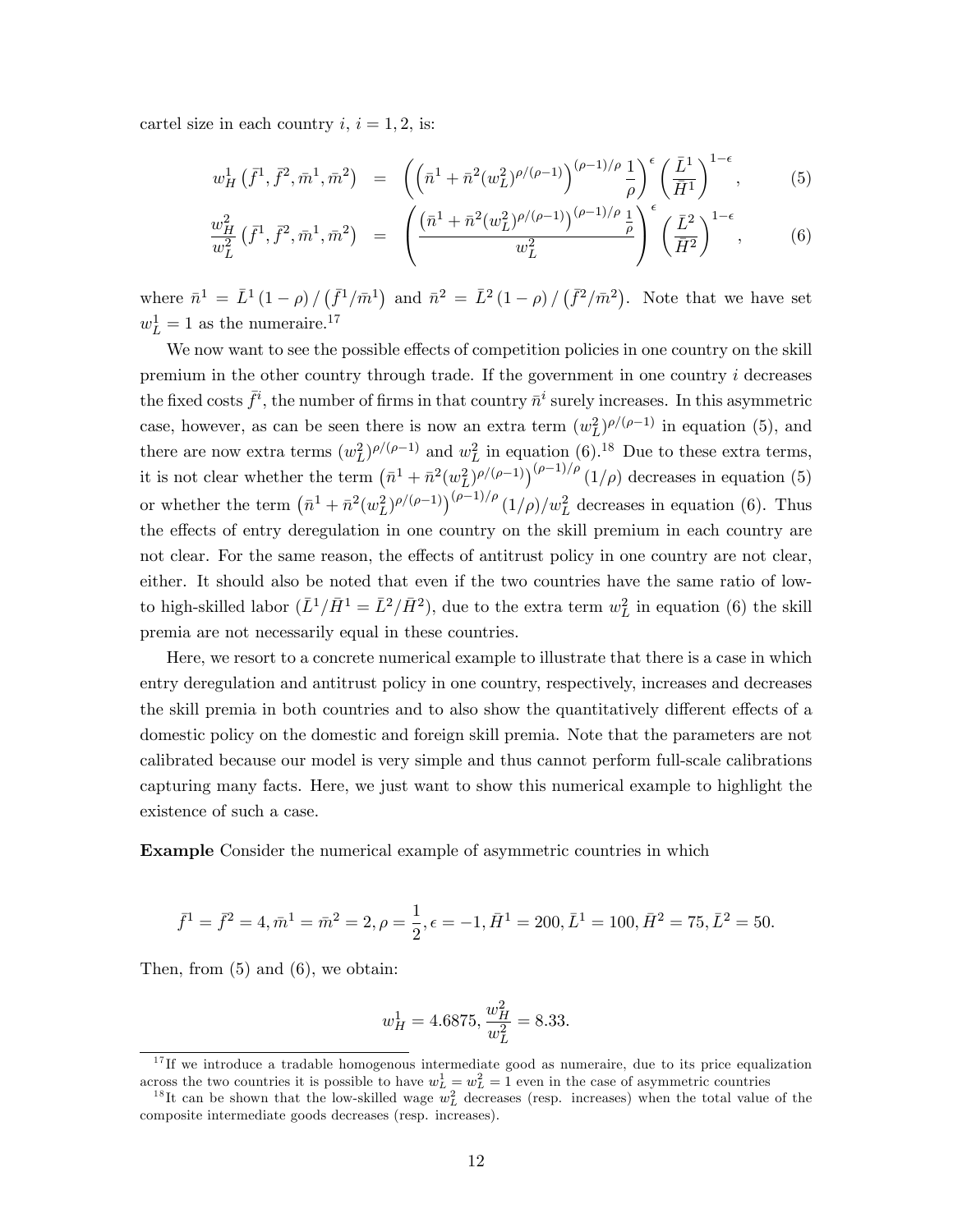We consider the following three cases.

- 1. If the government in country 1 decreases the fixed costs  $\bar{f}^1$  from 4 to 1, then  $w_H^1$ increases from 4.6875 to 15.625 and  $w_H^2/w_L^2$  also increases from 8.33 to 13.89. This shows that the decrease in the fixed costs in country 1 raises the skill premium in country 1 by a greater percentage than that in country 2.
- 2. If the government in country 1 decreases the cartel size  $\bar{m}^1$  from 2 to 1, then  $w_H^1$ decreases from 4.6875 to 2.67 and  $w_H^2/w_L^2$  also decreases from 8.33 to 6.69. This shows that the decrease in the cartel size in country 1 decreases the skill premium in country 1 by a greater percentage than that in country 2.
- 3. If the government in each country i simultaneously decreases the fixed costs  $\bar{f}^i$  from 4 to 1, then  $w_H^1$  increases from 4.6875 to 18.75 and  $w_H^2/w_L^2$  also increases from 8.33 to 33.33. As we can see, the increase in the skill premium in each country is greater than that in the first case in which only country 1 conducts entry deregulation.

### 5 Empirical Relevance

In this section, we discuss the empirical relevance of our model, although a definitive answer must wait for serious empirical work.

Are the main predictions of our model empirically relevant? Table 1 shows available empirical evidence from the U.S. for entry costs, cartels, firm numbers/size, and the skill premium. The data for the entry cost index and the total cartel cases are from Nicoletti and Scarpetta (2003) and the Workload Statistics provided by the Antitrust Division at the U.S. Department of Justice (DOJ), respectively. Nicoletti and Scarpetta (2003) compiled an index on product market regulation, and we measure the total cartel cases by the total criminal cases (Öled). The data for Örm numbers/size and the skill premium are from the U.S. Annual Survey of Manufactures (ASM). We measure firm numbers and firm size by the number of establishments and the number of workers per establishment, respectively. The skill premium is measured by the relative wage of non-production to production workers. We note that the table provides the data on the entry cost index and the total cartel cases for 1978 and 1998, while it provides the ASM data for 1977 and 1997. This is because the Nicoletti and Scarpetta (2003) index's starting date is 1978 and its ending date is 1998, while the ASM uses census data for the number of establishments and this census is conducted at 5-year intervals including the years 1977 and 1997.

$$
= ==
$$
 Table 1  $= ==$ 

As shown in Table 1, from the late 1970s to the late 1990s entry costs decreased and cartel activities became more active. Over the same period, firm numbers increased, firm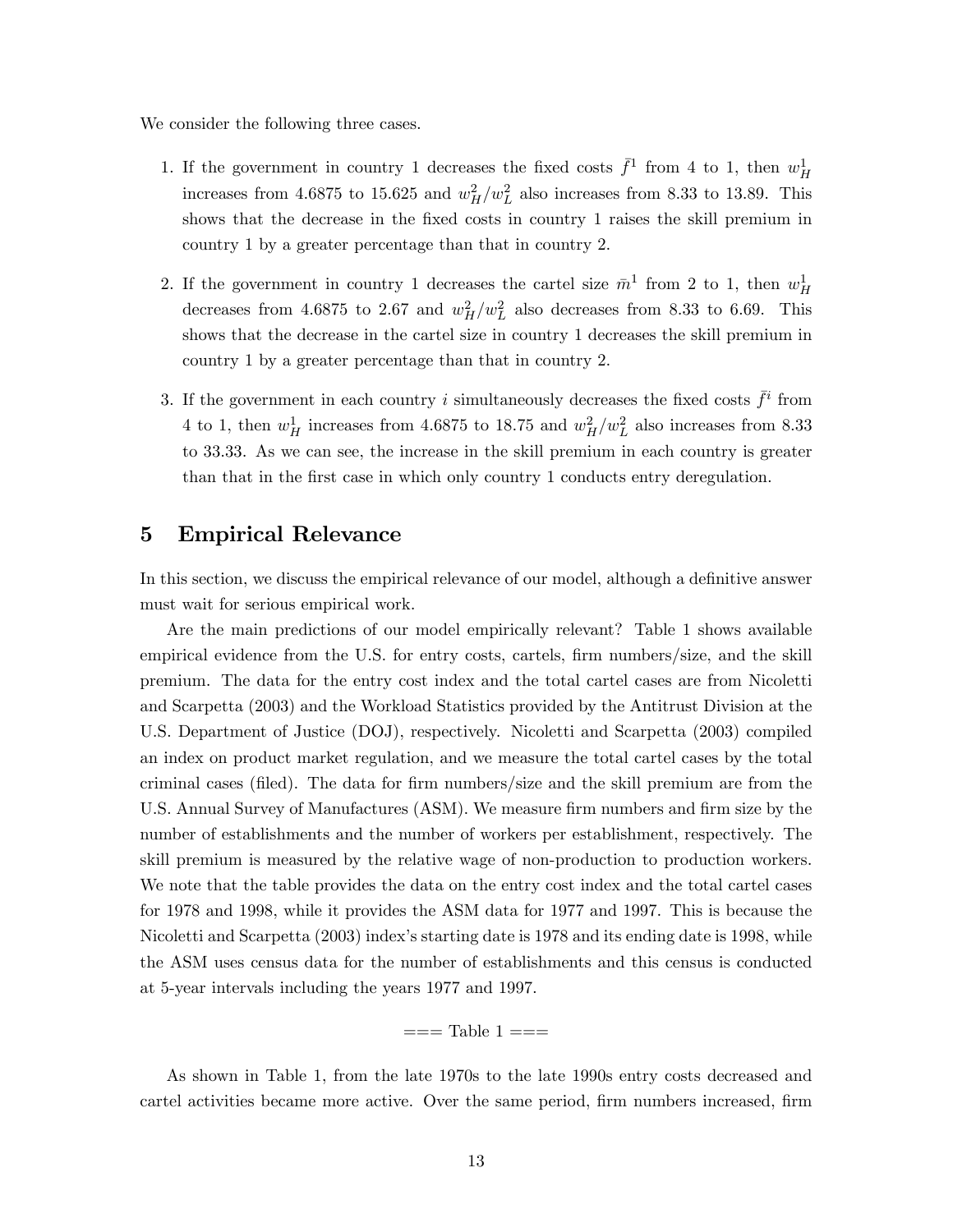size decreased, and the skill premium increased. These observations are indeed compatible with the predictions that our model has derived under the assumption that a composite of intermediate goods—varieties—and skill are complementary ( $\epsilon < 0$ ). Recall that, in both autarky and two-country models, a decrease in entry costs  $f$  is accompanied by an increase in firm numbers, a decrease in firm size, and an increase in the skill premium, under the assumption of variety-skill complementarity. Recall also that more active cartel activities (an increase in  $m$ ) are also accompanied by an increase in firm numbers and the skill premium and a decrease in firm size. Thus the main predictions under the assumption of variety-skill complementarity does appear to be empirically relevant.

What about the assumption of variety–skill complementarity? Is this assumption also empirically relevant? A definitive answer must wait for estimating the elasticity of substitution between intermediate goods—which we call varieties—and high-skilled workers. However, if we interpret varieties as varieties of tasks, intuitively it is plausible to assume that higher skilled workers are more complementary to varieties of tasks than lower skilled workers are. Indeed, this assumption can be compatible with the data on Stanford business school alumni. Using data on Stanford business school alumni, Lazear (2005, 2012) empirically confirmed that leaders are generalists who need not excel in any one skill but are competent in many. He defines leaders as individuals who have a position defined as a ìCî level position (CEO, COO, CFO, etc.), a managing director, or similar, which would be a high-skill position.

## 6 Conclusion and Extensions

This paper has developed a simple, general equilibrium model to examine the possible effects of both entry and antitrust policies on the skill premium in wages through a change in firm numbers/size. The closed economy model has shown that entry deregulation that reduces the fixed costs of entry can increase the skill premium by increasing the number of Örms and decreasing the Örm size. However, an antitrust policy that reduces the size of cartels can decrease the skill premium by decreasing the number of Örms and increasing the firm size. We have also extended the model to a two-country model. The extended model has shown that in the case of symmetric countries, entry deregulation that is conducted symmetrically in both countries can increase the skill premia symmetrically in both countries while antitrust policy that is conducted symmetrically in both countries can have the opposite effect. In the case of asymmetric countries, though the effects are not clear, our numerical example has shown a possibility that entry deregulation and antitrust policy in one country, respectively, can increase and decrease the skill premia in both countries through trade; however, the domestic skill premium is changed by a greater percentage than the foreign one. Thus, in both symmetric and asymmetric cases, the interaction between domestic competition policies and trade can change wage inequality in a trading partner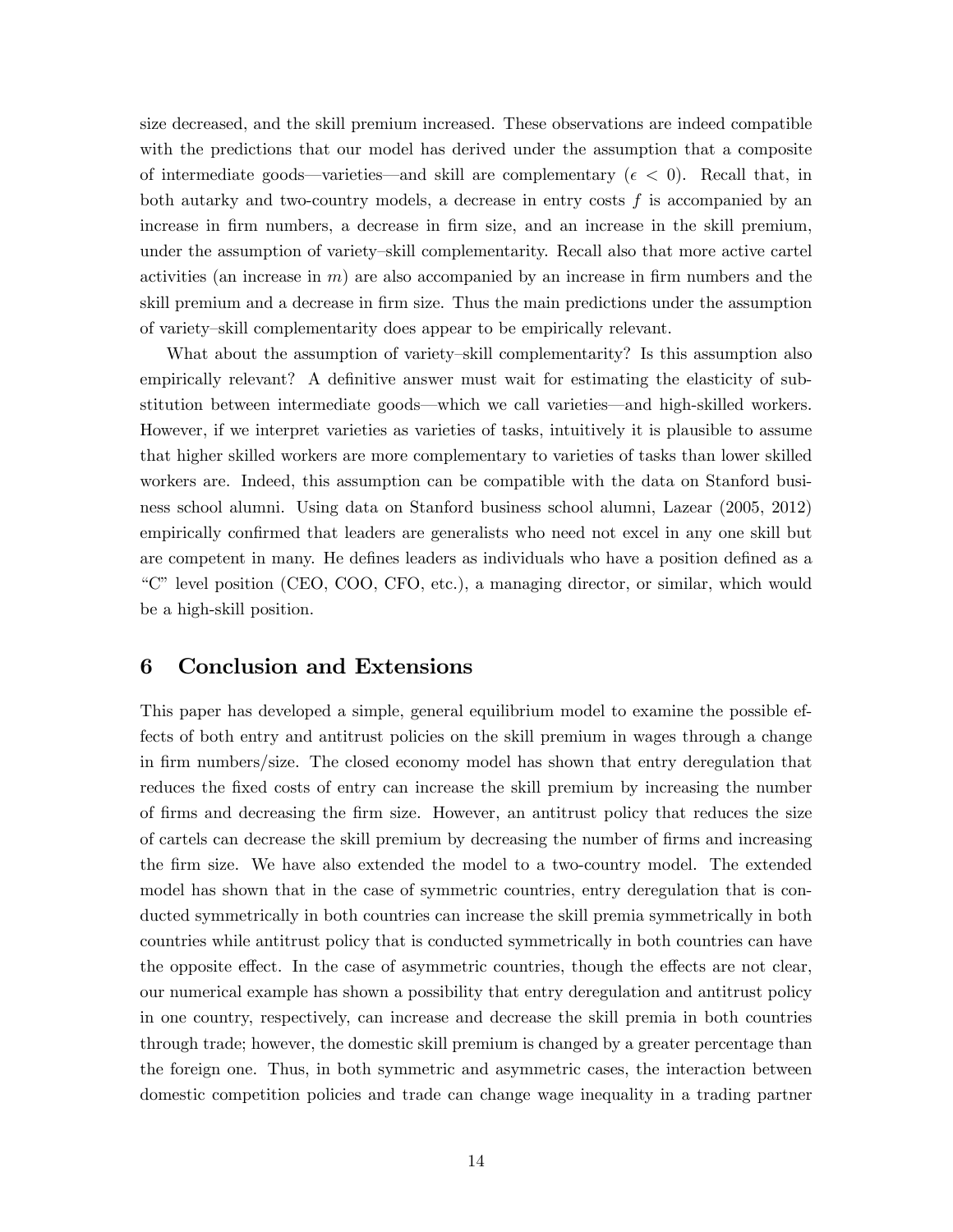even if it is not the purpose of the policies. This implies that the international coordination of competition policies are essentially necessary among the trading countries.

Several next steps could be pursued for future research. First, our model has implied the essential necessity of international coordination of competition policies. We can thus extend our model to explicitly analyze international policy coordination as does Ohyama  $(1997).$ <sup>19</sup> Second, our paper has focused on the interaction between competition policies and free trade. It would be interesting to introduce tariffs/trade costs into our model and analyze the interaction between the competiton and trade policies. Third, in our model the fixed costs are in terms of low-skilled labor. Thus an extension of our model is to introduce the fixed costs of high-skilled labor, as well.

Fourth, this paper has provided a simple model with symmetric firms as a first step. It would also be interesting to extend our model to a heterogeneous firm model. The results regarding entry deregulation in a closed economy will remain unchanged. Upon application of the well-known argument by Melitz  $(2003)$ , firms whose productivities are above the cutoff productivity stay and produce in the intermediate goods market. If the fixed costs of entry are decreased due to entry deregulation, then the number of producing firms will increase, which increases the number of varieties available to the final goods. It raises the skill premium if varieties and high-skilled workers are complements, and it decreases the average size of firms measured by emloyment. However, the results regarding entry deregulation in an open economy might not be clear even in the case of symmetric countries. Suppose that fixed costs are decreased due to entry deregulation in each country. Then the total number of producing Örms in each country will increase, but the number of exporters in each country might decrease. Hence, the total number of the domestic and imported varieties available to the final goods in each country might not increase. As for antitrust policy, it would not be safe to assume that cartels are formed symmetrically among firms in a heterogeneous firm setting. Modeling how cartels are formed among heterogeneous firms will be a challenge.

Finally, we have discussed the empirical relevance of our model in Section 5, but a definitive answer must wait for serious empirical work. In particular, it would be important to estimate the elasticity of substitution between intermediate goods—which we call varieties and high-skilled workers like several studies (e.g., Krusell et al., 2000) have estimated the elasticity of substitution between capital and high-skilled workers.<sup>20</sup>

 $19$ Ohyama (1997) considers the international coordination of entry policy in a model of monopolistic competiton. Yanase (2019) extends it to a model with non-homothetic quadratic preferences. For the international coordination of merger policy, see Richardson (1999) and Horn and Levinsohn (2001).

<sup>&</sup>lt;sup>20</sup>Kiyota and Kurokawa (2019) have recently provided a first statistical test on whether intermediate goods are complements for skilled labor. Using a two-level CES production function and the panel data of 40 countries over 1995–2009, they show that the elasticity of substitution between intermediate goods and unskilled labor is significantly greater than that between intermediate goods and skilled labor, suggesting intermediate goods-skill complementarity.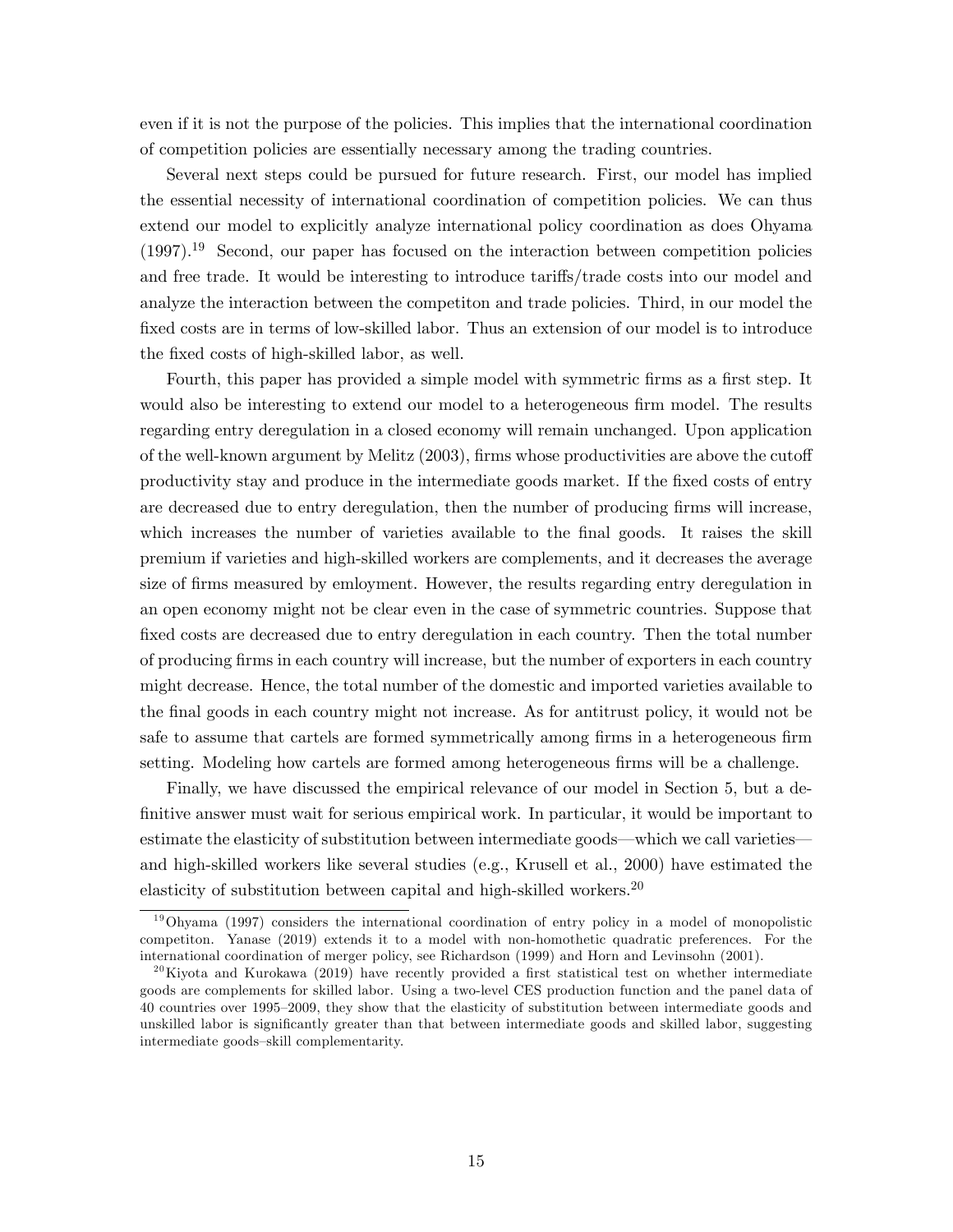## Appendix: Solving the Model

### A.1 The intermediate goods sector

First, we derive the free-entry number of firms  $\bar{n}$  in the intermediate goods sector with the regulated fixed costs at  $\bar{f}$  and the regulated cartel size at  $\bar{m}$ .<sup>21</sup> For simplicity, we assume that firms are identical and equilibria symmetric. Thus we have  $p(j) = p$  and  $x(j) = x, \forall j$ .

Given an arbitrary  $n$ , as in Seade (1980) and Ohyama (1999) each cartel maximizes the total profit of  $\bar{m}$  firms  $\bar{m}px - \bar{m}(w_Lx - w_L\bar{f}/\bar{m})$ , taking other cartels' outputs as given. By setting  $w<sub>L</sub> = 1$  as the numeraire and noting that an individual firm is negligible in the aggregate economy,<sup>22</sup> the output  $x(n;\bar{f}, \bar{m})$ , the price  $p(n;\bar{f}, \bar{m})$ , and the profit  $\pi(n;\bar{f}, \bar{m})$ of each variety corresponding to this  $n$  are:

$$
x(n; \bar{f}, \bar{m}) = \left[ \left( \frac{1}{p_y n^{(\epsilon/\rho)-1} \rho} \right)^{\epsilon/(1-\epsilon)} - n^{\epsilon/\rho} \right]^{-1/\epsilon} H, \forall j;
$$

$$
p(n; \bar{f}, \bar{m}) = \frac{1}{\rho}, \forall j;
$$

$$
\pi(n; \bar{f}, \bar{m}) = \left( \frac{1}{\rho} \right) x(n; \bar{f}, \bar{m}) - x(n; \bar{f}, \bar{m}) - \frac{\bar{f}}{\bar{m}}, \forall j.
$$

As the price is independent of the number of varieties  $n$ , the price when the profit of each variety reaches zero because of free entry and exit is also:

$$
p=\frac{1}{\rho}.
$$

Then, the zero profit condition  $px(\bar{n}; \bar{f}, \bar{m}) - x(\bar{n}; \bar{f}, \bar{m}) - \bar{f}/\bar{m} = 0$ , with  $p = 1/\rho$ , specifies the output of each variety:

$$
x(\bar{n}; \bar{f}, \bar{m}) = \frac{\bar{f}\rho}{\bar{m}(1-\rho)}.
$$

Substituting this output into the equality of labor demand and supply in the intermediate sector,  $\bar{n} [x(\bar{n}; \bar{f}, \bar{m}) + \bar{f}/\bar{m}] = \bar{L}$ , gives the free-entry number of firms  $\bar{n}$ :

$$
\bar{n} = \frac{\bar{L}(1-\rho)}{\bar{f}/\bar{m}}.\tag{A1}
$$

 $^{21}$ Mankiw and Whinston (1986) are one of the notable theoretical studies on the free-entry number of firms. It shows that there is a tendency toward excess entry from a social standpoint in homogeneous product markets and that product differentiation can reverse this tendency.

 $22$ Our model with symmetric firms cannot capture the cross-sectional fact that larger employers pay higher wages at a given point in time (Brown and Medoff, 1989). Extending our model to a heterogeneous firms model may capture this size–wage relationship in the cross-section. Holmes and Mitchell (2008) link the size–skill relationship in the cross-section (where larger plants employ a larger/smaller fraction of skilled workers) to changes in the skill premium over time. They show that if the size-skill relationship is positive, an expansion of markets due to increased trade can raise the skill premium without technological change.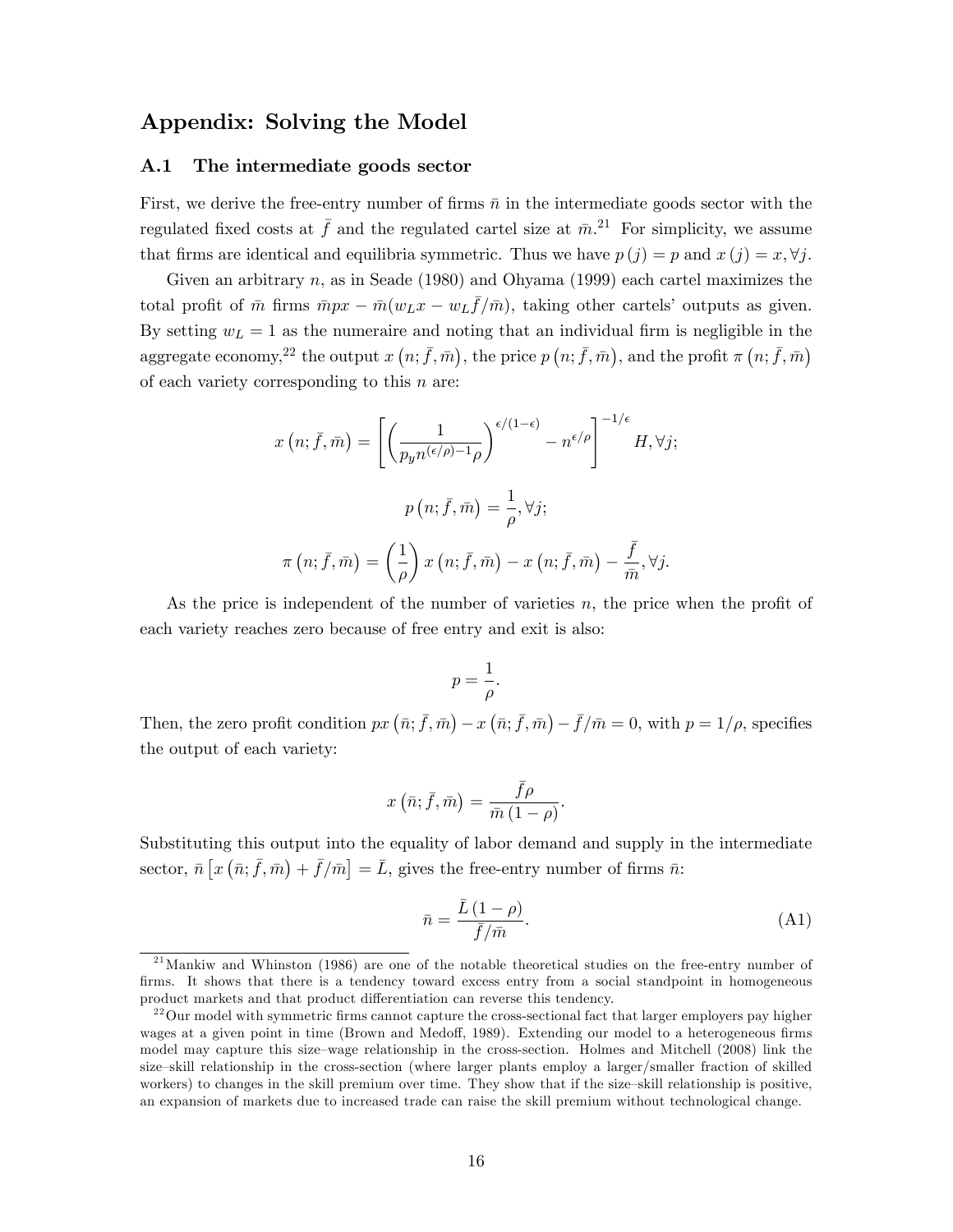### A.2 The final good sector

Next, we derive the solutions for the final sector.

Here, we find it useful to define a composite good

$$
X = \left(\int\limits_0^n x\,(j)^{\rho}\,dj\right)^{1/\rho}
$$

and its price  $p_X$ . Then the profit of the final good sector becomes:

$$
p_y\left(X^{\epsilon} + H^{\epsilon}\right)^{1/\epsilon} - p_X X - w_H H.
$$

By solving the cost minimization problem for the composite good  $X$ , its price  $p_X$  becomes:

$$
p_X = \left(\int_0^n p(j)^{\rho/(\rho-1)} \, dj\right)^{(\rho-1)/\rho}
$$

By symmetry  $p(j) = p$ ,  $p_X$  becomes:

$$
p_X = n^{(\rho - 1)/\rho} p.
$$

The market clearing condition for the final good and the first order conditions with respect to  $X$  and  $H$  thereby yield:

$$
w_H = \left(n^{(\rho-1)/\rho}p\right)^{\epsilon} \left(\frac{\bar{L}}{\bar{H}}\right)^{1-\epsilon}
$$

As we have normalized  $w_L = 1$ , the relative wage of high-skilled to low-skilled labor—the skill premium—is  $w_H$ .

### A.3 The skill premium

Finally, by combining the above solutions in the intermediate sector and in the final sector, we obtain the skill premium  $w_H(\bar{f}, \bar{m})$  corresponding to the regulated fixed costs at  $\bar{f}$  and the regulated cartel size at  $\bar{m}$ :

$$
w_H\left(\bar{f},\bar{m}\right) = \left(\bar{n}^{(\rho-1)/\rho}p\right)^{\epsilon} \left(\frac{\bar{L}}{\bar{H}}\right)^{1-\epsilon},\tag{A2}
$$

:

:

where  $\bar{n} = \bar{L} (1 - \rho) / (\bar{f}/\bar{m})$  and  $p = 1/\rho$ .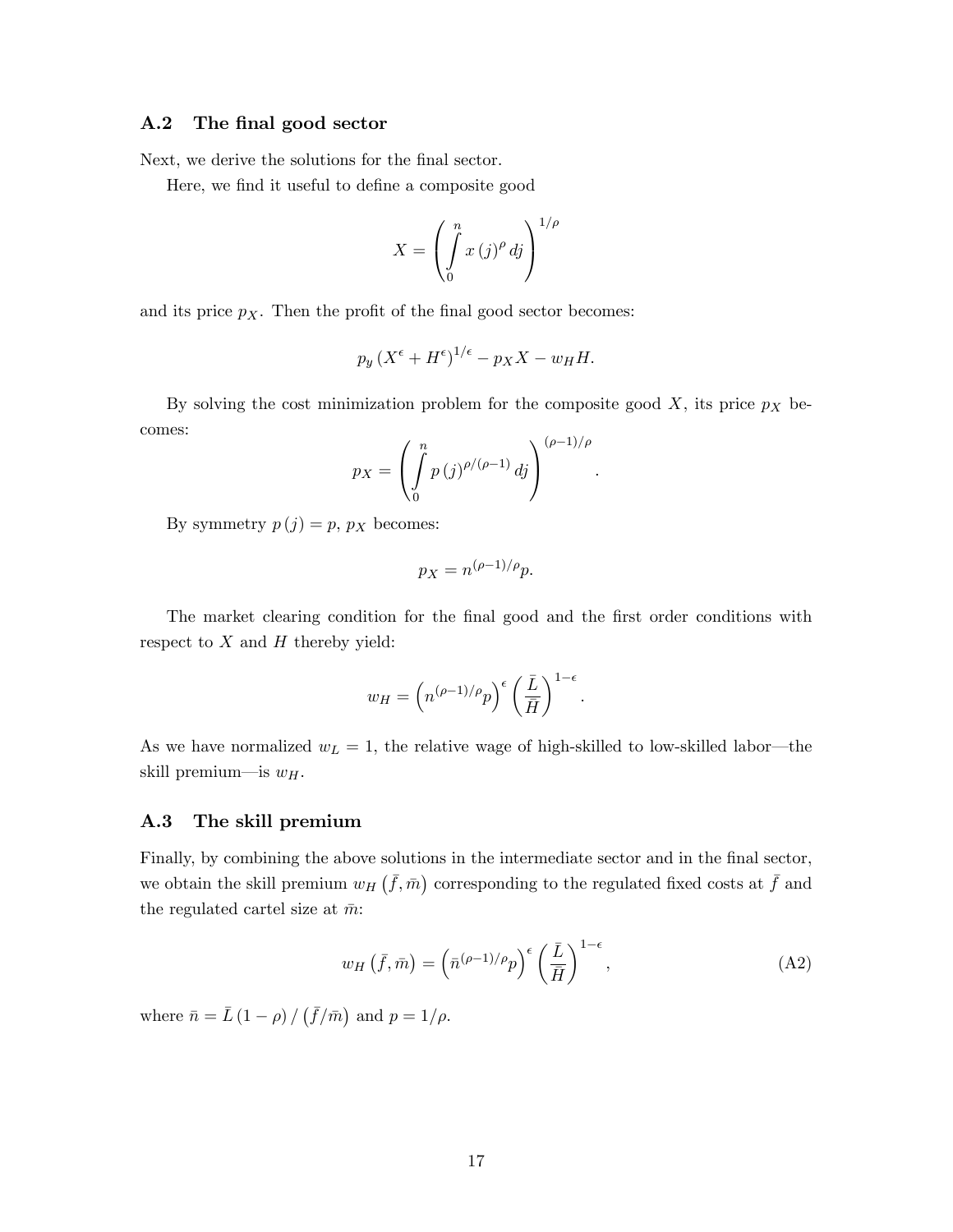## References

- Acemoglu, D. (2003), Patterns of Skill Premia, Review of Economic Studies 70 (2): 199 230.
- Berman, E., Bound, J., Griliches, Z. (1994), Changes in the Demand for Skilled Labor within U.S. Manufacturing: Evidence from the Annual Survey of Manufactures, *Quar*terly Journal of Economics  $109(2)$ : 367-397.
- Blanchard, O., Kremer, M. (1997), Disorganization, Quarterly Journal of Economics 112  $(4): 1091-1126.$
- Brown, C., Medoff, J. (1989), The Employer Size–Wage Effect, *Journal of Political Econ* $omy$  97 (5): 1027–1059.
- Dinopoulos, E., Segerstrom, P. (1999), A Schumpeterian Model of Protection and Relative Wages, American Economic Review 89 (3): 450-472.
- Dixit, A.K. (1979), A Model of Duopoly Suggesting a Theory of Entry Barriers, Bell Joumal of Economics 10 (1):  $20-32$ .
- Dixit, A.K., Stiglitz, J.E. (1977), Monopolistic Competition and Optimum Product Diversity, American Economic Review  $67$  (3):  $297-308$ .
- Ethier, W.J. (1982), National and International Returns to Scale in the Modern Theory of International Trade, American Economic Review 72  $(3)$ : 389–405.
- Feenstra, R.C., Hanson, G.H. (1996), Foreign Investment, Outsourcing and Relative Wages, in: Feenstra, R.C., Grossman, G.M., Irwin, D.A. (Eds.), The Political Economy of Trade Policy: Papers in Honor of Jagdish Bhagwati, Cambridge, MA: MIT Press: pp.  $89 - 127.$
- Grossman, G.M., Rossi-Hansberg, E. (2008), Trading Tasks: A Simple Theory of Offshoring, American Economic Review  $98(5)$ : 1978–1997.
- Holmes, T.J., Mitchell, M.F. (2008), A Theory of Factor Allocation and Plant Size, RAND *Journal of Economics* 39 (2):  $329-351$ .
- Horn, H., Levinsohn, J. (2001), Merger Policies and Trade Liberalisation, Economic Journal 111 (470):  $244-276$ .
- Ichikawa, T., Kikuchi, T. (2002), Congestible Communications Networks and International Trade, Canadian Journal of Economics 35 (2): 331-340.
- Katz, L.F., Autor, D.H. (1999), Change in the Wage Structure and Earnings Inequality, in: Ashenfelter, O., Card, D. (Eds.), Handbook of Labor Economics, Vol. 3A, Amsterdam: North-Holland: pp.  $1463-1555$ .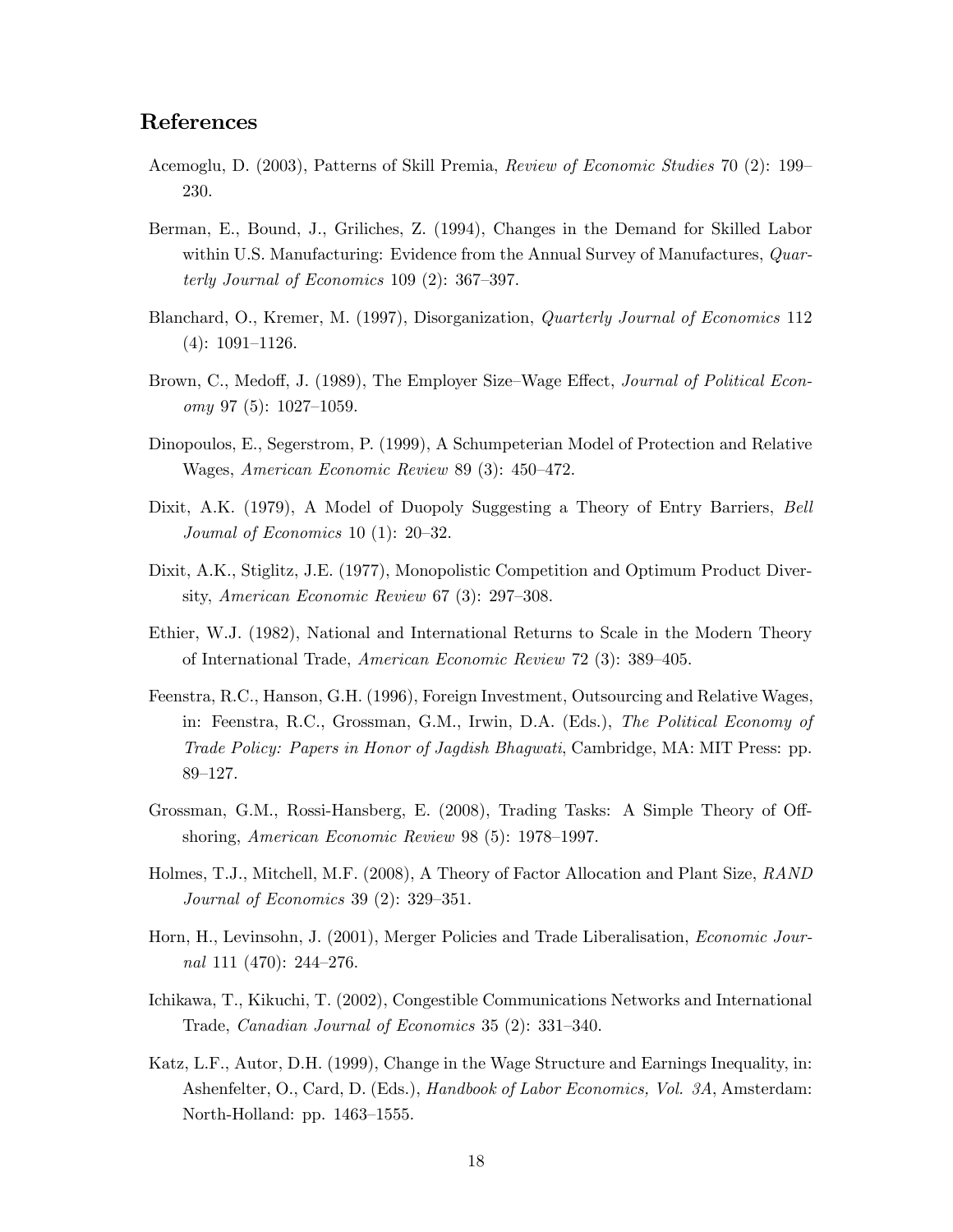- Kiyota, K., Kurokawa, Y. (2019), Intermediate Goods–Skill Complementarity, Keio-IES Discussion Paper Series DP2019-013, Institute for Economic Studies, Keio University.
- Kremer, M. (1993), The O-Ring Theory of Economic Development, *Quarterly Journal of* Economics 108 (3):  $551-575$ .
- Krusell, P., Ohanian, L.E., Rios-Rull, J.-V., Violante, G.L. (2000), Capital–Skill Complementarity and Inequality: A Macroeconomic Analysis, *Econometrica* 68 (5): 1029 1053.
- Kurokawa, Y. (2010), Fixed Cost, Number of Firms, and Skill Premium: An Alternative Source for Rising Wage Inequality, *Economics Letters* 108 (2): 141–144.
- Kurokawa, Y. (2011), Variety–Skill Complementarity: A Simple Resolution of the Trade Wage Inequality Anomaly, *Economic Theory* 46 (2):  $297-325$ .
- Kurokawa, Y. (2014), A Survey of Trade and Wage Inequality: Anomalies, Resolutions and New Trends, *Journal of Economic Surveys* 28 (1): 169–193.
- Lazear, E.P. (2005), Entrepreneurship, *Journal of Labor Economics* 23 (4): 649–680.
- Lazear, E.P. (2012), Leadership: A Personnel Economics Approach, Labour Economics 19  $(1): 92-101.$
- Lucas, R.E., Jr. (1978), On the Size Distribution of Business Firms, Bell Journal of Economics 9 (2):  $508-523$ .
- Mankiw, N.G., Whinston, M.D. (1986), Free Entry and Social Inefficiency, RAND Journal of Economics 17 (1):  $48-58$ .
- Melitz, M.J. (2003), The Impact of Trade on Intra-Industry Reallocations and Aggregate Industry Productivity, *Econometrica* 71 (6):  $1695-1725$ .
- Mitchell, M.F. (2005), Specialization and the Skill Premium in the 20th Century, International Economic Review  $46(3)$ : 935-955.
- Mobius, M., Schoenle, R. (2006), The Evolution of Work, NBER Working Paper No. 12694.
- Neary, J. Peter (2003a), Competitive versus Comparative Advantage, The World Economy  $26(4): 457-470.$
- Neary, J. Peter (2003b), Globalization and Market Structure, Journal of the European Economic Association 1  $(2/3)$ : 245-271.
- Nicoletti, G., Scarpetta, S. (2003), Regulation, Productivity and Growth: OECD Evidence, *Economic Policy* 18 (36):  $9-72$ .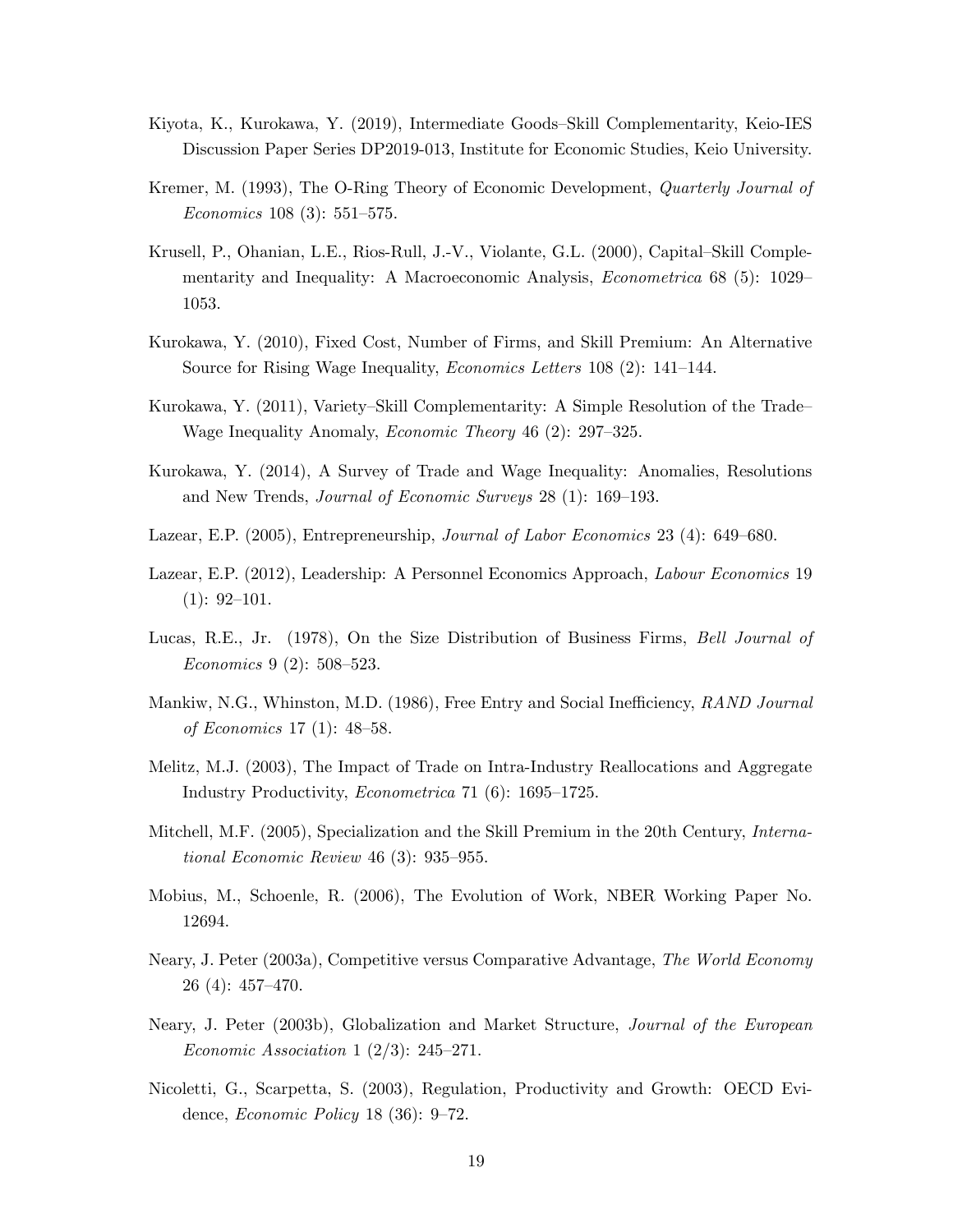- Ohyama, M. (1997), Monopolistic Competition, Increasing Returns and International Coordination of Entry Policy, Pacific Economic Review 2 (3): 197–209.
- Ohyama, M. (1999), Market, Trade and Welfare in General Equilibrium, Japanese Economic Review 50 (1):  $1-24$ .
- Richardson, M. (1999), Trade and Competition Policies: Concordia Discors? Oxford Economic Papers 51 (4):  $649-664$ .
- Rosen, S. (1982), Authority, Control, and the Distribution of Earnings, Bell Journal of Economics 13 (2):  $311-323$ .
- Seade, J. (1980), On the Effects of Entry, *Econometrica* 48 (2):  $479-489$ .
- Singh, N., Vives, X. (1984), Price and Quantity Competition in a Differentiated Duopoly, RAND Journal of Economics 15 (4):  $546-554$ .
- Vives, X. (1988), Sequential Entry, Industry Structure and Welfare, European Economic Review 32 (8):  $1671-1687$ .
- Yanase, A. (2019), Monopolistic Competition and International Coordination of Entry Policy Revisited, Nagoya University.